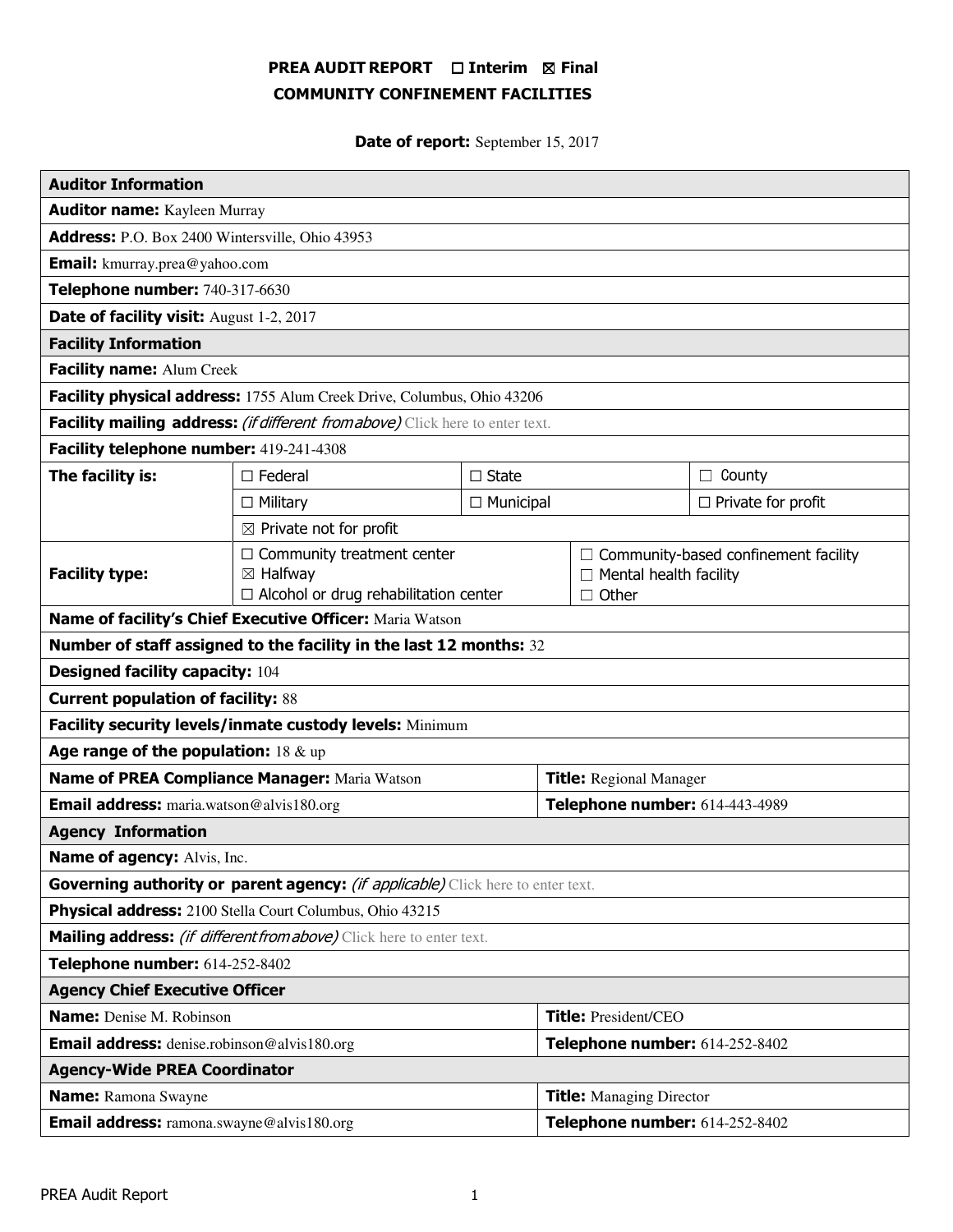## AUDIT FINDINGS

## NARRATIVE

The PREA audit for Alum Creek Halfway House was conducted on August 1-2, 2017 in Columbus, Ohio. As part of the Alvis residential corrections program, the facility focuses on successful transition from correctional supervision to community. The facility emailed the auditor documentation relevant to showing compliance with each of the standards. This documentation included the pre-audit questionnaire, policy and procedure, facility floor plan with camera coverage marked, MOU's, staffing plan, and other PREA forms. The auditor received this information prior to the audit and received additional documentation while conducting the onsite visit.

During the audit, the auditor toured the facility and conducted informal and formal staff and client interviews. It was noted during the tour that multiple PREA audit notices were posted in conspicuous places throughout the facility. The notices included the name and address of the PREA auditor and the date posted was six weeks prior to audit. All client areas including the bathroom has posters which informs clients on the ways in which they can report an allegation; the phone numbers and addresses of agencies they can report including anonymously; and that they can report to any staff member at any time in writing or verbally. Staff post areas have a PREA posters which includes first responder duties and the facility's coordinated response plan.

Ten random clients were interviewed, five from the state housing unit and five from the federal housing unit. There were no residents who identified as LGBTI, so a random sample of clients was chosen from the various dorm rooms. Residents were asked about their experience with PREA education, allegation reporting, communication with staff, safety, restrooms, knock and announcements, grievance procedures, pat downs, PREA brochures and postings, and the zero tolerance policy.

Also interviewed were specialized staff. This staff includes the PREA Coordinator (also Investigator), PREA Manager (also Investigator), Operations Managers (state and federal), Program Manager, Human Resource Generalist, and Emotional Support Personnel. The local hospitals SANE Coordinator, and SARNCO Director were not able to be interviewed. The auditor reviewed both agencies' websites and MOU agreement. The facility does not provide on-site medical or mental health services. Random staff were questioned about PREA training, how to report, to whom to report, filing reports, investigations, conducting interviews, follow-up and monitoring retaliation, first responder duties, and the facility's coordinated response plan.

After a brief opening with agency staff, the auditor toured the facility. The tour consisted of examining all dorm areas, group rooms, day rooms, bathrooms, operations post, utility areas, and maintenance areas. A review of employee files, training records, PREA acknowledgments, PREA forms, and data logs were also completed. The auditor gave a closeout and shared some of the immediate findings.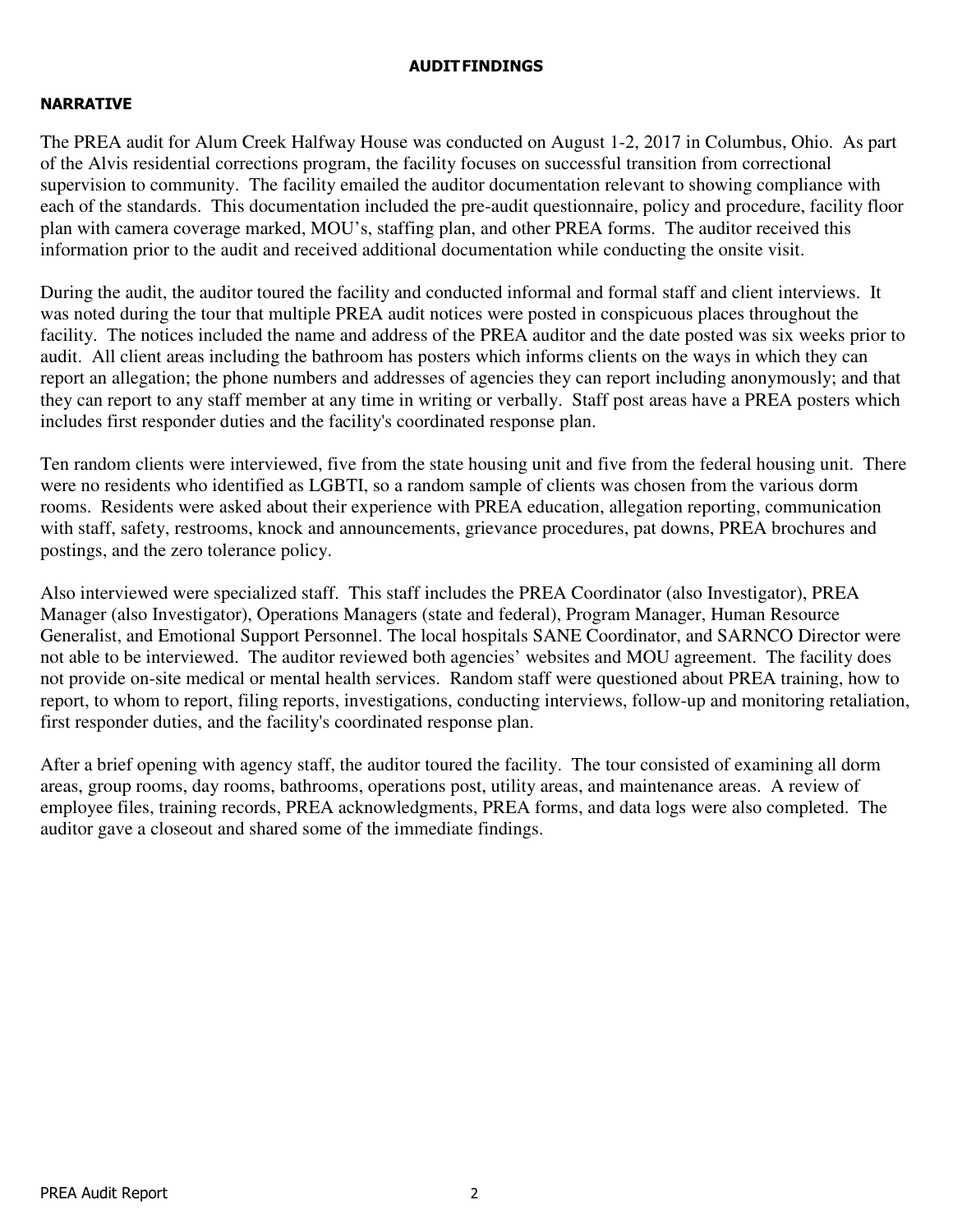## DESCRIPTION OF FACILITY CHARACTERISTICS

Alum Creek is a halfway house located in Columbus, Ohio that serves adult male felony offenders. The facility is a one story building with two mirroring units. One unit s offender commitments from the Ohio Department of Rehabilitation and Corrections and the other unit s offender commitments from the Federal Bureau of Prisons. The facility can house up to 104 offenders. To access the facility, one must be buzzed into a lobby area where they will be sign-in by staff. Clients would access the entrance that related to their commitment type and be subject to a patdown which is visible by video surveillance or residents may receive an enhanced pad down.

The facility is equipped with 15 surveillance cameras which can record and play back up to 30 days. The cameras are placed strategically throughout the interior and exterior of the building. There are also multiple security mirrors to enhance security in vulnerable areas. The facility is divided into two separate sections for the state and federal offenders with a shared cafeteria, exercise room, and outside recreation space. The state and federal units each have their own smoke break area, day room lounge, laundry, visitation pod, dooms, and bathrooms. The facility uses SecurManage system to assist in accountability for conducting four head counts per shift and circulation rounds every 30 minutes, as well as security and perimeter checks throughout the facility. Community Reentry Specialist (CRS) are required to conduct more frequent checks in areas that are considered blind spot areas.

There are several dorms in the two housing units. The federal and state units each are equipped with twenty-four dorms. Twenty dorm rooms contain four beds while the other four dorm rooms contain six beds. Clients that have been given a classification of vulnerable or abusive would be d in one of the dorm rooms closest to the dorm entrance and the main post area. All rooms are designed to minimize blind spot areas. The housing units are also equipped with two bathrooms that offer privacy for clients (see standard 115.215 to see full bathroom description).

The facility offers several programs designed to successfully reintegrate offenders back into the community. Reentry Services include cognitive behavioral treatment, chemical dependency treatment, workforce development, case management, mentoring, housing assistance, and links to community services and support; the GED Program serves as the first step toward attending college or technical skills training and helping clients achieve financial stability; the Workforce Development Program provides job readiness training, skills training, job placement assistance, mentoring, and job retention support; and Social Enterprises provide job skills training and work experience for individuals with limited or no work history. *Transitions* provides high-quality commercial cleaning services, while *Nature's Touch Landscaping and Lawn Care* offers residential and commercial landscaping and lawn care services. Social Enterprises also provide revenue to support Alvis services to individuals and families.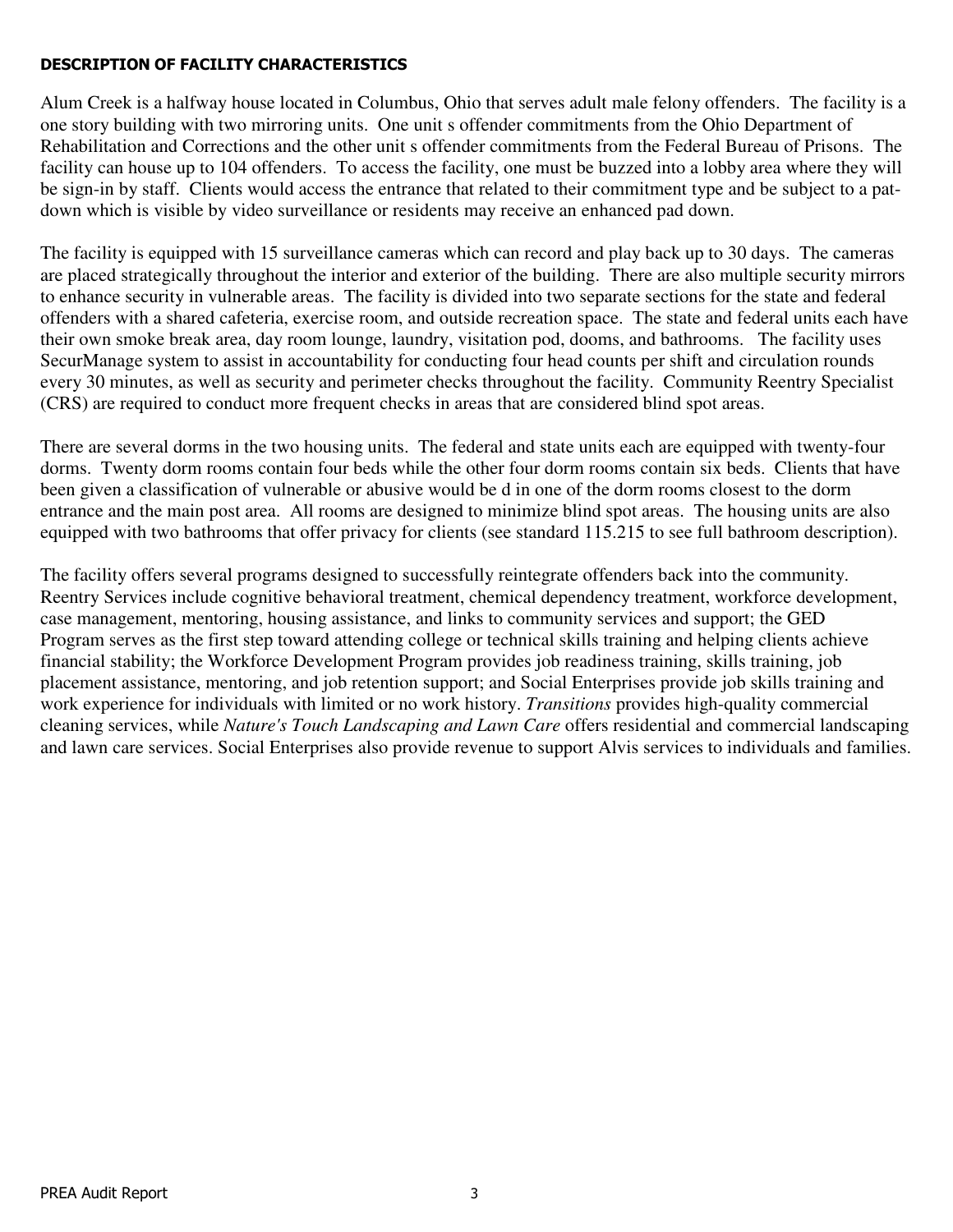## SUMMARY OF AUDIT FINDINGS

Alum Creek Halfway House has had zero PREA allegations during this audit cycle. Alum Creek staff interviewed indicated that they received formal PREA training during orientation as well as monthly as part of their annual training. Staff on all three shifts including security and program staff were able to discuss their responsibility as a first responder, how to report or respond to an allegation of sexual abuse, sexual harassment, or retaliation.

Staff were sure of their education and training and would be capable to responding to any allegation appropriately. Clients interviews from the facility seemed well versed on their rights under the PREA standards and knew who and how they could report including anonymously. All clients receive information at intake with the phone number and address of inside and outside agencies that could help and knew the location of posters. Services with the SARNCO for victim advocacy services and with Ohio State University East Hospital for SANE practitioners are in place.

Overall, the auditor was left with the impression that the agency as a whole and the facility specifically take PREA compliance seriously. The agency has implemented policies and practices that allow facility leadership to provide their staff with training and equipment that ensures the safety of all clients. This is the facility's second PREA audit and facility and agency management continue to make maintaining client safety and security a priority. While the facility met all standard requirements, management readily accepted auditor recommendations for best practices in select areas. The facility was not just interested in meeting minimum requirements but has created a culture where all staff and clients feel comfortable reporting any concerns that they have and trust that these concerns will be taken seriously and investigated.

Number of standards exceeded: 1

Number of standards met: 39

Number of standards not met: 0

Number of standards not applicable: 2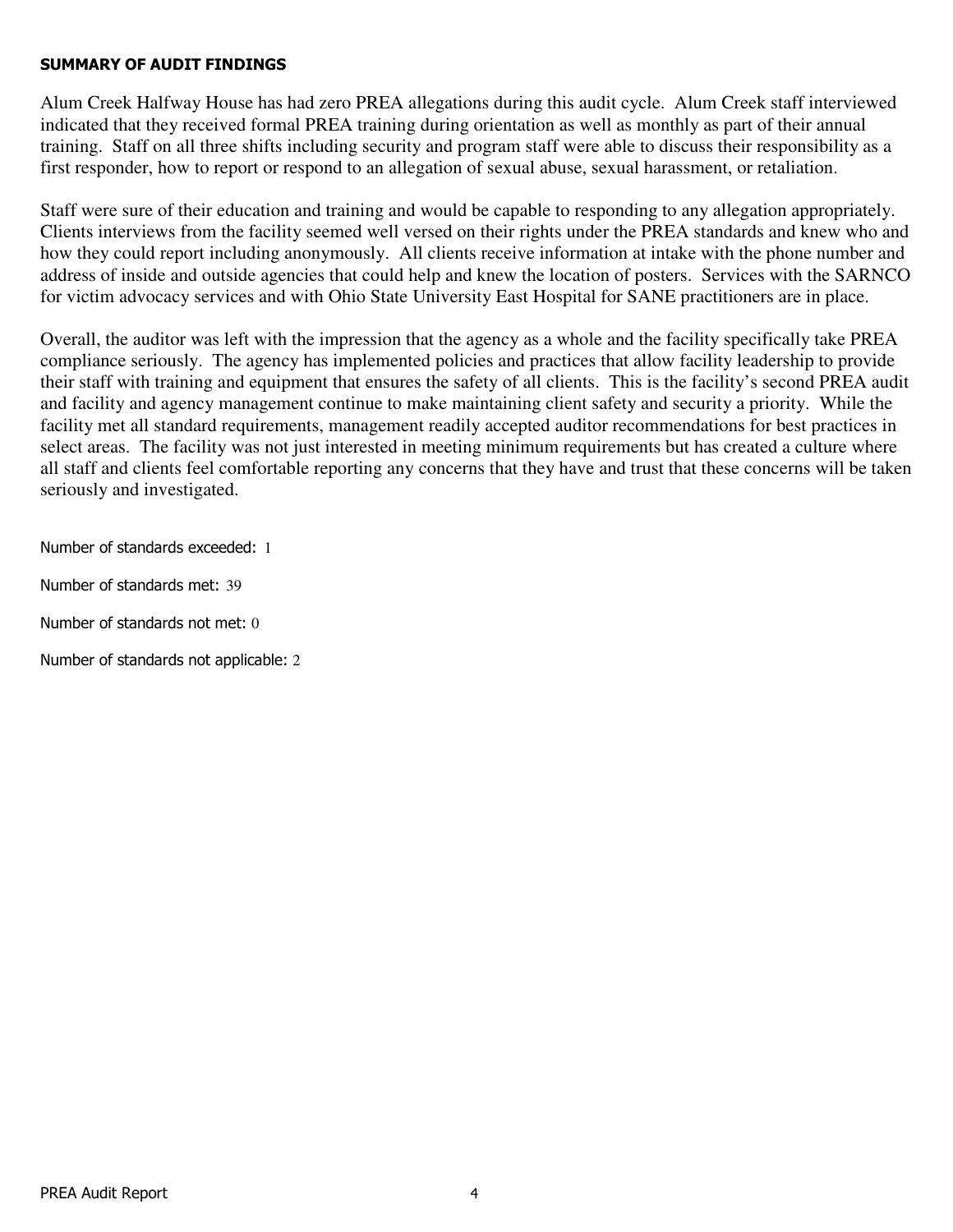## Standard 115.211 Zero tolerance of sexual abuse and sexual harassment; PREA Coordinator

- ☐ Exceeds Standard (substantially exceeds requirement of standard)
- $\boxtimes$  Meets Standard (substantial compliance; complies in all material ways with the standard for the relevant review period)
- ☐ Does Not Meet Standard (requires corrective action)

Auditor discussion, including the evidence relied upon in making the compliance or non-compliance determination, the auditor's analysis and reasoning, and the auditor's conclusions. This discussion must also include corrective action recommendations where the facility does not meet standard. These recommendations must be included in the Final Report, accompanied by information on specific corrective actions taken by the facility.

Alum Creek adheres to the Alvis agency zero tolerance policy. The policy outlines the facility's approach to preventing, detecting, and responding to sexual abuse and sexual harassment.

The agency's Managing Director serves as the agency wide PREA Coordinator and reports to the agency's President/CEO. The auditor spoke with the PREA Coordinator concerning her authority to develop, implement, and oversee the agency's efforts to comply with PREA standards. During the interview, it was clear that the PREA Coordinator has sufficient time and authority to implement the agency's policies and practices in an effort to obtain and maintain compliance.

At the Alum Creek facility, the Regional Director serves as the facility PREA manager. The Regional Director would report any PREA related issues to the Coordinator. During the interview, the Regional Director noted that she has sufficient time and authority to implement all policies and practices related to obtain and maintaining compliance with PREA standards.

Review: Policy and procedure Interview with PREA Coordinator/Managing Director Interview with PREA Manager/Regional Director Past Interview with President/CEO

## Standard 115.212 Contracting with other entities for the confinement of residents

- ☐ Exceeds Standard (substantially exceeds requirement of standard)
- $\Box$  Meets Standard (substantial compliance; complies in all material ways with the standard for the relevant review period)
- ☐ Does Not Meet Standard (requires corrective action)

Auditor discussion, including the evidence relied upon in making the compliance or non-compliance determination, the auditor's analysis and reasoning, and the auditor's conclusions. This discussion must also include corrective action recommendations where the facility does not meet standard. These recommendations must be included in the Final Report, accompanied by information on specific corrective actions taken by the facility.

N/A: The PREA Coordinator reports that the facility is operated by a private agency and does not contract with other agencies for offender placement

## Standard 115.213 Supervision and monitoring

- $\Box$  Exceeds Standard (substantially exceeds requirement of standard)
- $\boxtimes$  Meets Standard (substantial compliance; complies in all material ways with the standard for the

## PREA Audit Report 5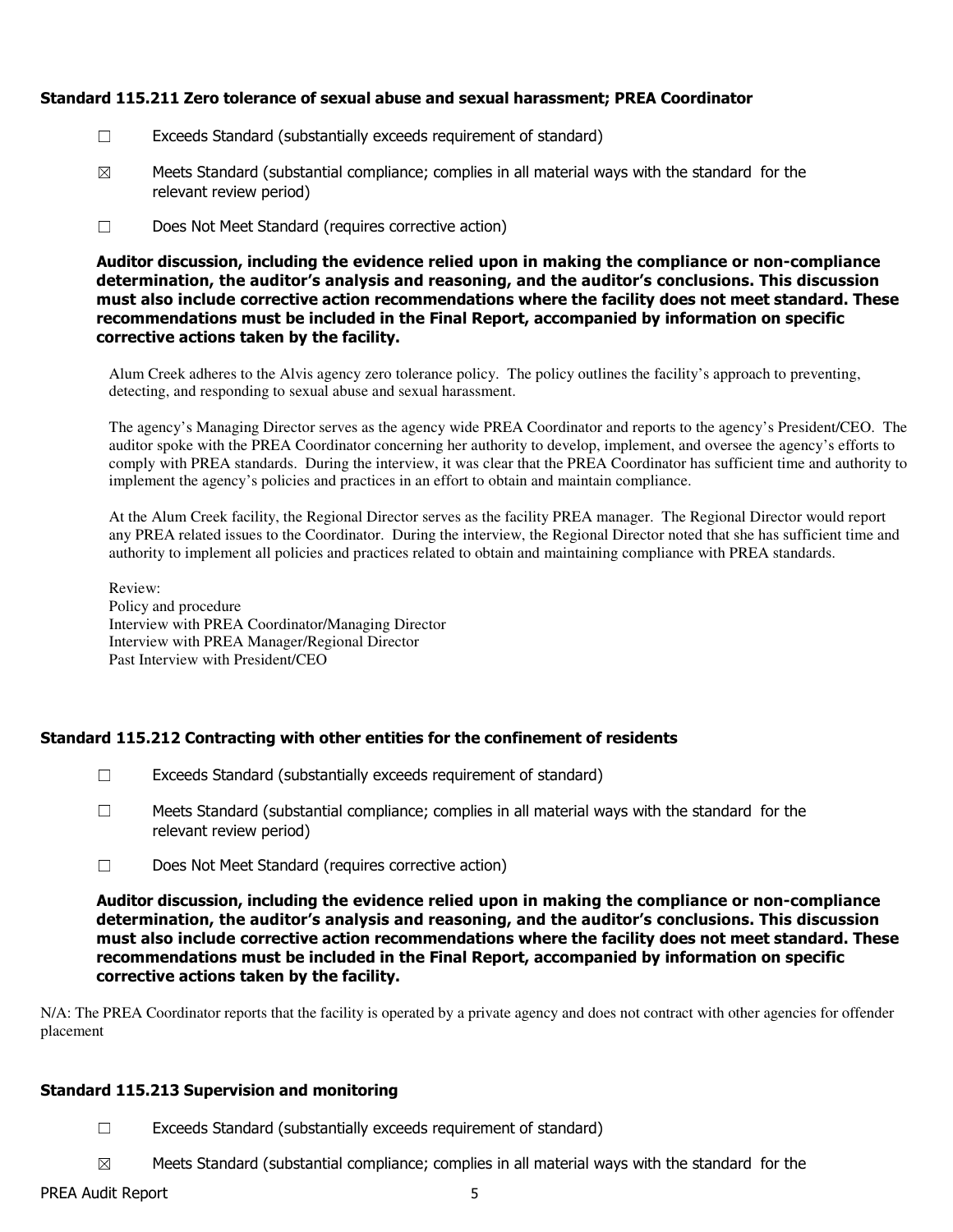relevant review period)

#### ☐ Does Not Meet Standard (requires corrective action)

## Auditor discussion, including the evidence relied upon in making the compliance or non-compliance determination, the auditor's analysis and reasoning, and the auditor's conclusions. This discussion must also include corrective action recommendations where the facility does not meet standard. These recommendations must be included in the Final Report, accompanied by information on specific corrective actions taken by the facility.

The agency has a policy requiring each facility complete a staffing plan that provides for adequate levels of staffing and where appropriate video monitoring equipment to protect clients against sexual misconduct. The staffing plan reviews the physical elements of the building including the placement of cameras and identified blind spot areas; plans for prevention and detection including coverage of blind spot areas, requiring staff to have blinds or doors open when clients are in the office, and proper placement of SecurManage scan tags to ensure CRS staff are conducting proper and timely tours throughout the facility; and ensuring proper staff to clients ratios and that staff have been properly trained on the PREA standards. The plan also reviews the number and types of allegations during that year and ensures all recommendations have been implemented.

The facility has a total of 15 cameras (internally and externally) that aid in the supervision of clients. The cameras record to a digital server and are capable of a thirty day play back. The facility has mirroring state confinement and federal confinement areas in the facility. There is a separate entrance and main post for each side with a Community Reentry Specialist (CRS) at the main post 24 hours a day. This staff member will monitor cameras, complete pat downs on clients entering the building, sign clients in and out of the building, and grant access to visitors who must be buzzed into the facility and sign-in. Clients have supervised access to a recreation yard and scheduled access to a smoke break area. Emergency exits doors are alarmed. CRS staff complete four house checks per shift and a walkthrough every 30 minutes.

The plan is required to be reviewed annually.

During the most recent review, the PREA Coordinator along with the Regional Director and Operations Manager completed a walkthrough of the facility and discussed areas of concern and implemented a plan of action to correct all deficiencies. This is the facility's second PREA audit and the auditor noted corrective action implementation from recommendations on the first audit. This includes adding a window in the laundry room door for clear lines of site into room.

There have been no reports of deviations to the staffing plan.

Review: Policy and procedure Facility tour Staffing plan Floor plan with identified blind spots Interview with PREA Coordinator Interview with Regional Director Interview with Operations Manager (federal and state

## Standard 115.215 Limits to cross-gender viewing and searches

- ☐ Exceeds Standard (substantially exceeds requirement of standard)
- $\boxtimes$  Meets Standard (substantial compliance; complies in all material ways with the standard for the relevant review period)
- ☐ Does Not Meet Standard (requires corrective action)

Auditor discussion, including the evidence relied upon in making the compliance or non-compliance determination, the auditor's analysis and reasoning, and the auditor's conclusions. This discussion must also include corrective action recommendations where the facility does not meet standard. These recommendations must be included in the Final Report, accompanied by information on specific corrective actions taken by the facility.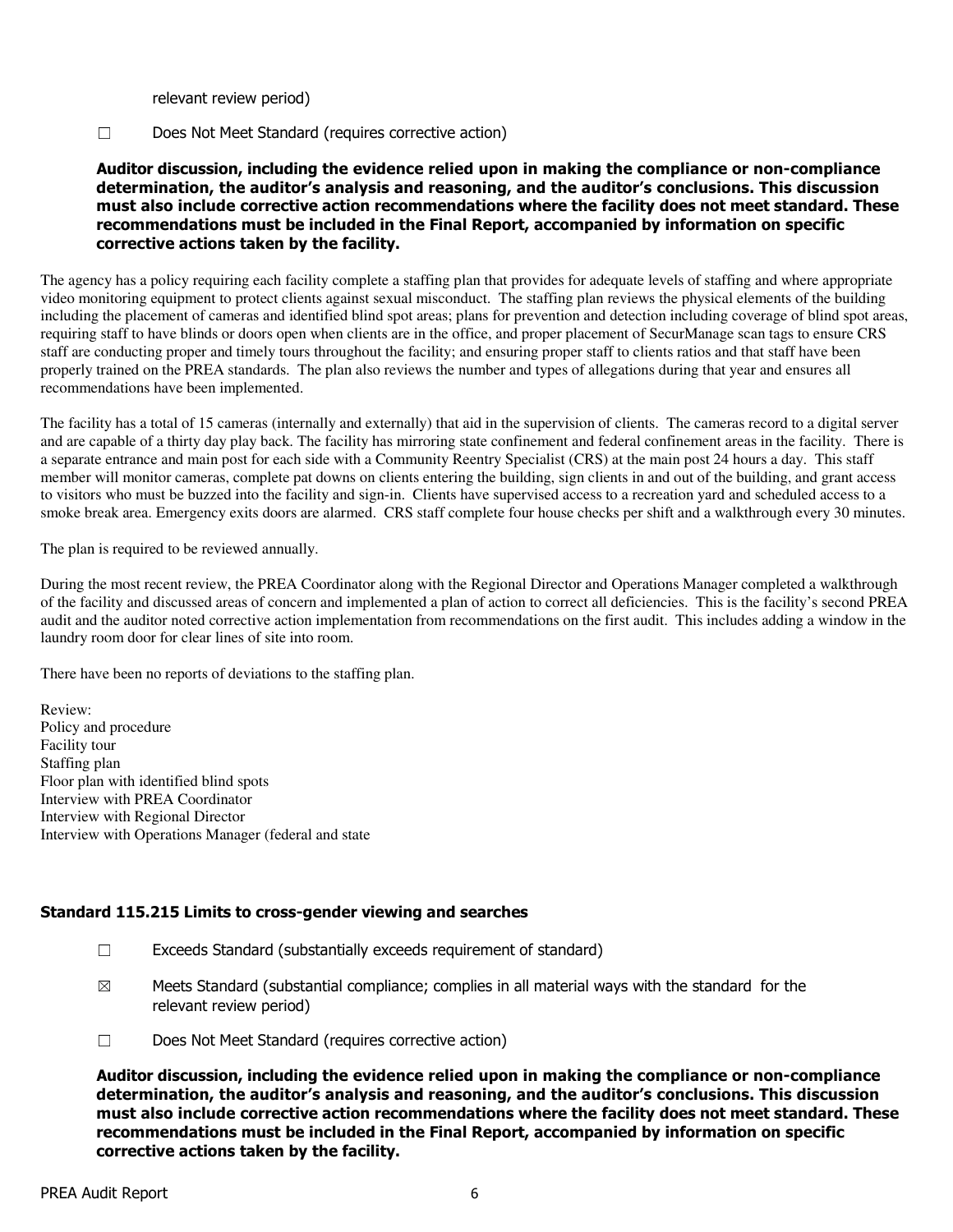Per agency policy, the facility does not permit body cavity or strip searches. The facility houses male felony clients and has trained female staff on how to properly pat down a male client. The facility conducts enhanced pat downs (striped to the lowest layer of clothing excluding underclothes). All pat downs including the enhanced pat downs are completed in camera view. All employees are trained on the proper techniques to an enhanced pat down during orientation and again annually at the facility.

The facility allows for clients to shower, perform bodily functions, and dress in areas not viewable to staff. The state and federal sides of the building each have two identical bathrooms. The bathroom has separate areas for showering and using the toilet. The main door the restroom is closed and once inside has another solid door to the shower area. The bathroom has two urinals, two toilet stalls with doors, and three individual showers with curtains. The shower area has a seating and changing area across from the showers. Staff performing security checks announce themselves before entering the toilet or shower area. The facility has not had an incident of incidental viewing.

The facility has not d a transgender or intersex client. The agency has developed a transgender housing policy that has identified specific facilities in the Alvis, Inc. umbrellas that is uniquely equipped to manage, , and secure a transgender or intersex client safely. The Alum Creek facility has been identified as being capable of housing a transgender or intersex client safely. Once identified and assigned a facility, the client will be place in a room near the main post that offers a more secure environment. The client will be consulted as to their needs for privacy concerning personal hygiene and pat down preference. The agency has a policy for professional, respectful transgender/intersex client pat downs. All staff members are trained during orientation at Alvis' live academy where staff will practice appropriate pat downs, cross-gender pat downs, and transgender/intersex pat downs on manikins.

During interviews with staff, all indicate that they have been trained properly on how to conduct a variety of pat downs. The staff members felt comfortable with their training and no issues have been reported concerning the pat down process.

During interviews with clients, the auditor noted that all residents reported that the pat downs were conducted professionally and respectfully but at time inconsistent from one staff member to the next. At no time did a resident complain that they were uncomfortable in a sexualized way during a pat down.

Review: Policy and procedure Facility tour Interview with Operations Manager (state and federal) Interview with random staff Interview with random clients Interview with PREA Coordinator

#### RECOMMENDATION:

The auditor recommended that the increase the frequency of staff pat down training (especially when a staff member is moving from an allfemale facility to a male facility that conducts cross gender pat downs) and supervisory review of CRS pat downs.

#### FACILITY RESPONSE:

The facility operations managers will increase the frequency in which they monitor CRS pat downs. The agency has recently transferred a Regional Director to the agency Training Director that has building operations experience to properly train staff on all types of searches.

## Standard 115.216 Residents with disabilities and residents who are limited English proficient

- ☐ Exceeds Standard (substantially exceeds requirement of standard)
- $\boxtimes$  Meets Standard (substantial compliance; complies in all material ways with the standard for the relevant review period)
- ☐ Does Not Meet Standard (requires corrective action)

Auditor discussion, including the evidence relied upon in making the compliance or non-compliance determination, the auditor's analysis and reasoning, and the auditor's conclusions. This discussion must also include corrective action recommendations where the facility does not meet standard. These recommendations must be included in the Final Report, accompanied by information on specific corrective actions taken by the facility.

The agency has a policy that calls for the reasonable accommodations for clients that allow for them to be able to benefit from program services. These services are for clients who may have a physical, mental, or cognitive disability or for clients who may be limited English

## PREA Audit Report 7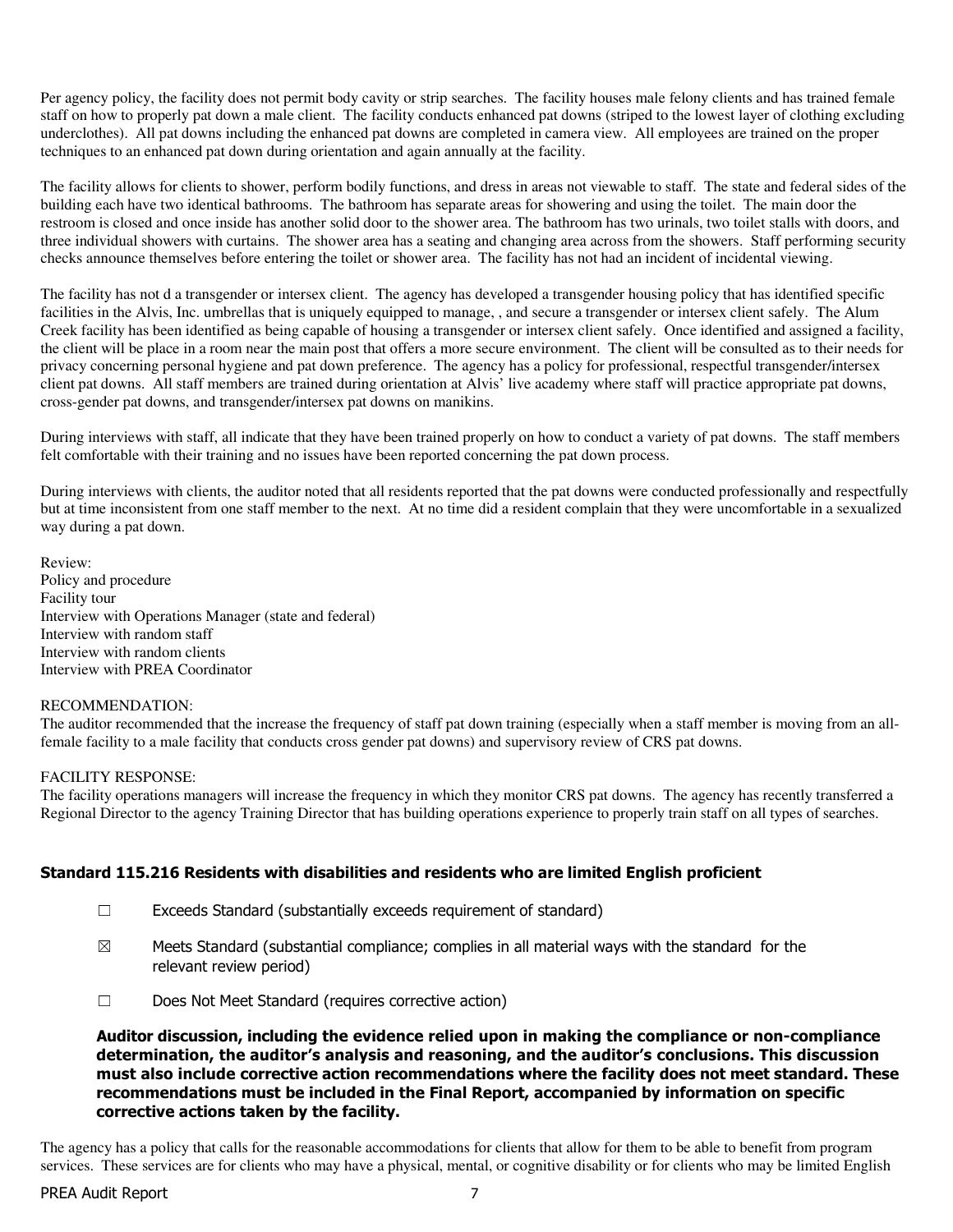proficient. The facility works with community partners to address specific individual needs so that clients can benefit from all aspects of the facility's efforts to prevent, detect, and respond to incidents of sexual abuse and sexual harassment.

The facility staff are instructed to ensure that all aspects of PREA are communicated to all clients regardless of mental, physical, or cognitive disability or language barrier. If there is not a qualified staff member to assist the client, a community partner will be contracted to aid the client in understanding agency rules, PREA, and other regulations. At no time will another client be used for interpretive services unless a delay in services would compromise the client's safety, the performance of first responder duties, or an investigation.

The facility does not currently house any client needing these services.

Review: Policy and procedure Interview with random staff Interview with Regional Director

#### Standard 115.217 Hiring and promotion decisions

- $\Box$  Exceeds Standard (substantially exceeds requirement of standard)
- $\boxtimes$  Meets Standard (substantial compliance; complies in all material ways with the standard for the relevant review period)
- ☐ Does Not Meet Standard (requires corrective action)

Auditor discussion, including the evidence relied upon in making the compliance or non-compliance determination, the auditor's analysis and reasoning, and the auditor's conclusions. This discussion must also include corrective action recommendations where the facility does not meet standard. These recommendations must be included in the Final Report, accompanied by information on specific corrective actions taken by the facility.

Alvis has a policy that prohibits any of the facilities it operates to hire or promote staff (including contractors and volunteers) that have been convicted of sexual abuse in a prison, jail, lockup, or community confinement facility, nor will they hire or promote anyone who has been civilly or administratively adjudicated to have engaged in sexual abuse in the community. The facility conducts a NCIC/NLETS background check on all employees and volunteers. The agency has a HRIS system that will generate a report annually that list staff that will need to receive a background check. Staff members who work in a facility that s federal Bureau of Prison offenders will automatically receive a background check every five years as part of the contract renewal. A random review of 12 employee files shows that all employee background checks are up to date. The agency documents all contact with previous employers.

The employee application requires all applicants to reveal if they have been convicted of sexual abuse in a prison, jail, lockup, or community confinement facility or convicted of engaging or attempting to engage in sexual activity in the community by force (over or implied) or coercion, or if the victim did not consent or was unable to consent; and if they have been civilly or administratively adjudicated to have engaged in the above activity.

The agency also has a PREA acknowledgement form that all staff sign. The form reviews the agency's zero tolerance policy and all expectations under the PREA guidelines including the continuing affirmative duty to report any allegation against the employee.

Employees who would like to move up within the agency will have to submit a letter of interest to the HR Department. The HR Department will assess the eligibility of the employee by reviewing performance appraisals, disciplinary records, and personnel action reports. Employees who have a disciplinary report that includes a substantiated allegation of sexual harassment will not be considered for the position.

The auditor reviewed 12 random employee files. The review included on boarding documentation, employment application, reference checks/verification, interview forms, disciplinary records, training records, background checks, employee handbook, code of conduct/ethics acknowledgement, and promotions.

The auditor interviewed the Human Resource Generalist concerning their method for ensuring all employees receive their initial and five year background checks, the process for promotions, and the onboarding process. The HR Generalist reported that if a staff member does not have all proper documentation related to PREA and the onboarding process, notification will be sent to the regional director along with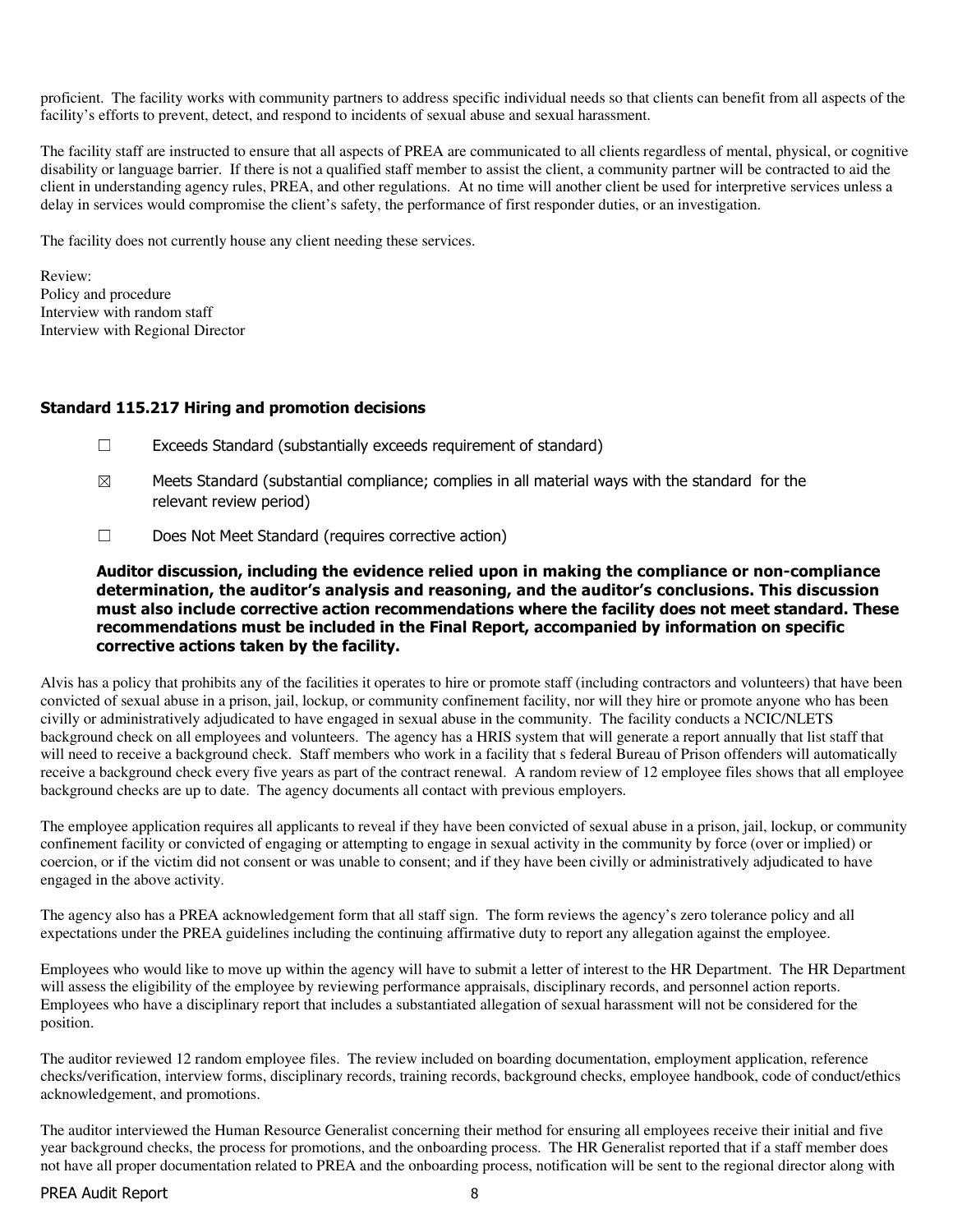instruction on how to correct the deficiency.

During the last audit, it was noted by the auditor that while the HR Department completes reference checks for all candidates for employment, the agency did not document whether they contacted past institutional employers for information on substantiated allegations of sexual abuse or if the employee resigned during a pending investigation of an allegation of sexual abuse. During file reviews this audit cycle, all new employees have a proper reference check if they previously worked in an institution as defined by 42 U.S.C. § 1997.

Review: Policy and procedure Employee ethics acknowledgement Employee files Onboarding documentation Interview with HR Generalist

## Standard 115.218 Upgrades to facilities and technologies

- ☐ Exceeds Standard (substantially exceeds requirement of standard)
- $\boxtimes$  Meets Standard (substantial compliance; complies in all material ways with the standard for the relevant review period)
- ☐ Does Not Meet Standard (requires corrective action)

Auditor discussion, including the evidence relied upon in making the compliance or non-compliance determination, the auditor's analysis and reasoning, and the auditor's conclusions. This discussion must also include corrective action recommendations where the facility does not meet standard. These recommendations must be included in the Final Report, accompanied by information on specific corrective actions taken by the facility.

The facility has not acquired any new facility nor is it planning any substantial expansion or modification to the current facility. The facility constantly reviews the facility for needs to its video monitoring system. This includes taking into consideration how such technology may enhance its ability to protect residents from sexual abuse.

Facility management and the PREA Coordinator review the staffing plan annually in order to access the effectiveness of the facility's security program and if improvements in the electronic monitoring could help in the prevention, detection, and responding to sexual abuse and sexual harassment. The facility has a request in the agency management for additional cameras for the laundry, kitchen, and dining room areas. The facility is also requesting additional updates to the camera system and windows in office doors. The PREA Coordinator will continue request additional resources as needs arise.

Review: Facility tour Floor plans Interview with PREA Coordinator Interview with Regional Director Interview with Operations Manager

## Standard 115.221 Evidence protocol and forensic medical examinations

- $\Box$  Exceeds Standard (substantially exceeds requirement of standard)
- $\boxtimes$  Meets Standard (substantial compliance; complies in all material ways with the standard for the relevant review period)
- ☐ Does Not Meet Standard (requires corrective action)

Auditor discussion, including the evidence relied upon in making the compliance or non-compliance determination, the auditor's analysis and reasoning, and the auditor's conclusions. This discussion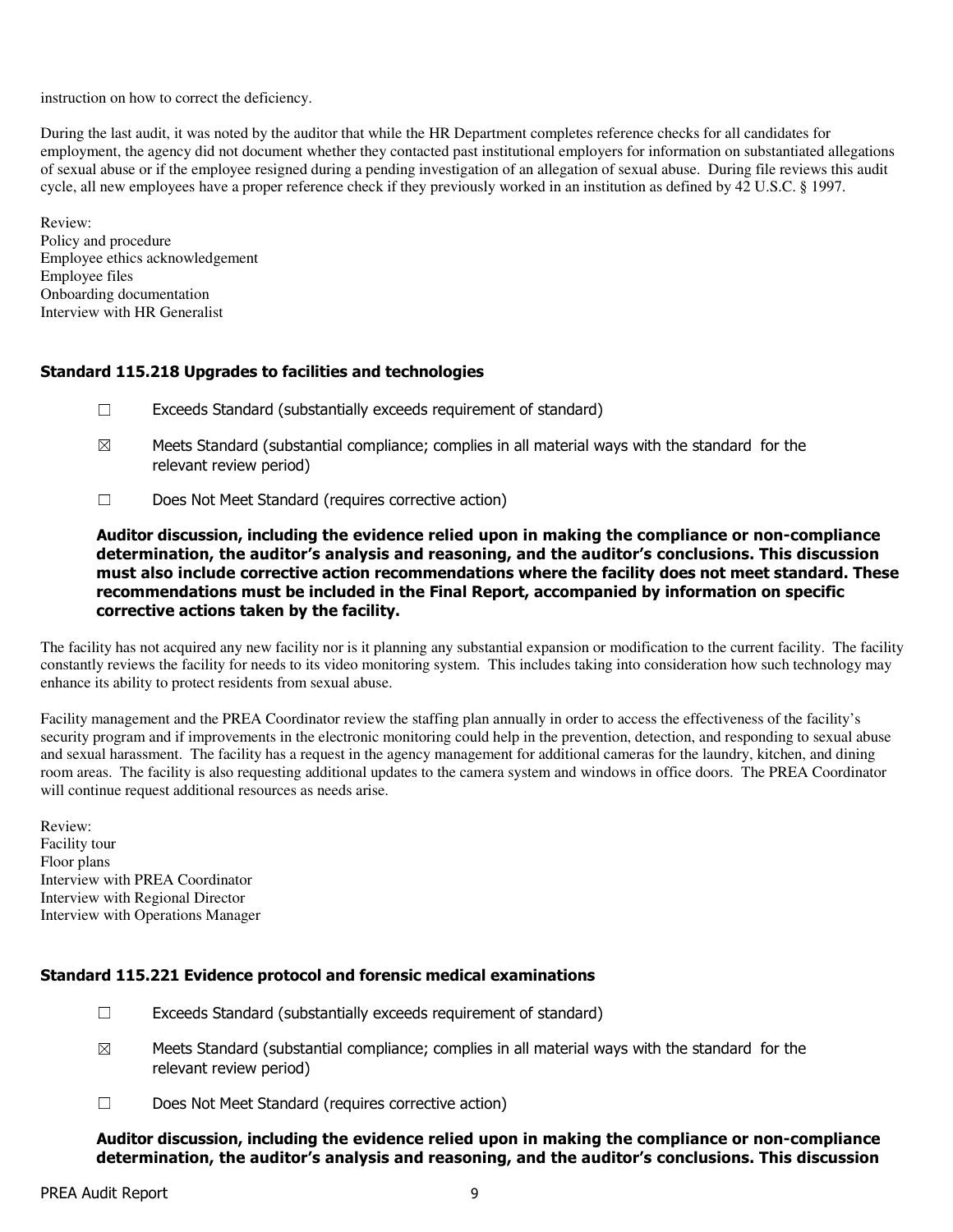#### must also include corrective action recommendations where the facility does not meet standard. These recommendations must be included in the Final Report, accompanied by information on specific corrective actions taken by the facility.

The facility conducts administrative investigations into allegations of sexual abuse and sexual harassment. If at any time during the investigation the incident appears to be criminal in nature, the PREA investigator will refer the case to the legal authority for a criminal investigation. The facility has an MOU with the City of Columbus Police Department as they have the legal authority to investigate criminal conduct at the facility. The department has agreed to use "A National Protocol for Sexual Assault Medical Forensic Examinations, Adults/Adolescents" as the uniform evidence protocol in which to investigate any criminal allegations. The facility is located within a complex that includes several Franklin County correction agencies including the Franklin County Sheriff's Department. While the facility does have a MOU with the City of Columbus Police Department, the Franklin County Sheriff's Department can assist the facility with any emergency.

The facility will send clients to Ohio State University (OSU) East Hospital where they perform forensic exams as no cost to the victim. The auditor reviewed OSU East's website to confirm the services of a SANE practitioner and advocate services that would be provided by partnering agency SARNCO (Sexual Assault Response Network of Central Ohio). Alvis has a MOU with SARNCO (Sexual Assault Response Network of Central Ohio) to provide advocate and emotional supportive services.

OSU East has a SANE nurse on staff 24 hours a day 7 days a week. These nurses have been trained in forensic nursing and crisis intervention clinical competencies. SARNCO would provide an advocate to offer emotional support, crisis intervention, and follow up services.

The agency clinician, Dr. Shively, Ph.D., is trained to provide emotional supportive services and would offer follow up services for the victim.

Review: Policy and procedure MOU with SARNCO MOU with City of Columbus Police Department Emotional support person certificate Review of OSU East website Review of SARNCO website Interview with PREA Coordinator

## Standard 115.222 Policies to ensure referrals of allegations for investigations

- $\Box$  Exceeds Standard (substantially exceeds requirement of standard)
- $\boxtimes$  Meets Standard (substantial compliance; complies in all material ways with the standard for the relevant review period)
- ☐ Does Not Meet Standard (requires corrective action)

Auditor discussion, including the evidence relied upon in making the compliance or non-compliance determination, the auditor's analysis and reasoning, and the auditor's conclusions. This discussion must also include corrective action recommendations where the facility does not meet standard. These recommendations must be included in the Final Report, accompanied by information on specific corrective actions taken by the facility.

The agency has a policy that regulates an administrative investigation of all allegations of sexual abuse and sexual harassment. The policy ensures that any allegation that appears to be criminal in nature is referred to the legal authority in charge of conducting a criminal investigation. The facility has a MOU with the City of Columbus Policy Department, the agency who has the legal authority to conduct such investigation. The agency has posted its policy concerning conducting an administrative and criminal investigation on its website (https://alvis180.org). During this audit cycle, the facility has had no reported allegations.

PREA Audit Report 10 Review: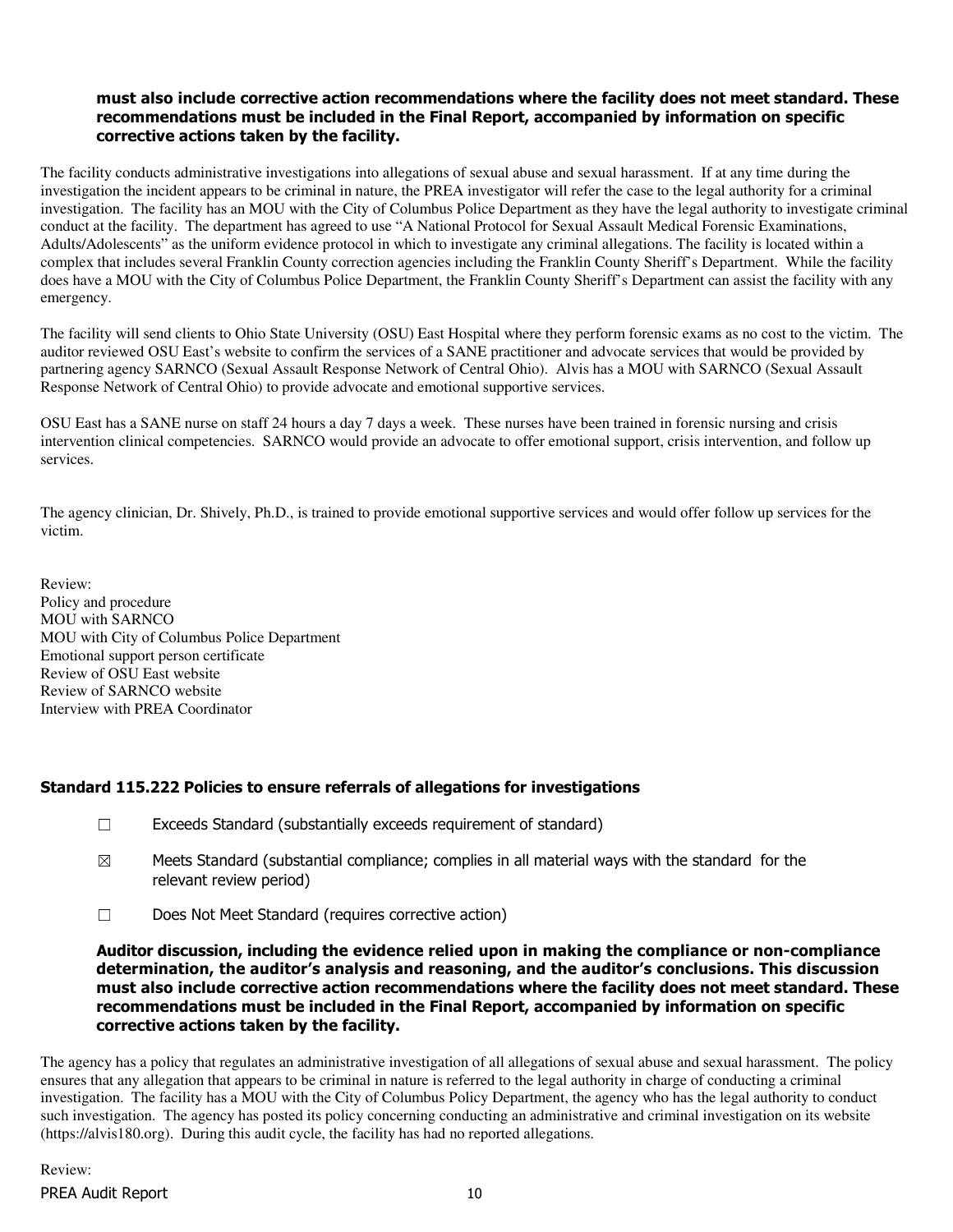Policy and procedure Agency website Interview with PREA Coordinator

#### Standard 115.231 Employee training

- $\boxtimes$  Exceeds Standard (substantially exceeds requirement of standard)
- $\Box$  Meets Standard (substantial compliance; complies in all material ways with the standard for the relevant review period)
- ☐ Does Not Meet Standard (requires corrective action)

Auditor discussion, including the evidence relied upon in making the compliance or non-compliance determination, the auditor's analysis and reasoning, and the auditor's conclusions. This discussion must also include corrective action recommendations where the facility does not meet standard. These recommendations must be included in the Final Report, accompanied by information on specific corrective actions taken by the facility.

All employees' orientation training during their onboarding at Alvis. This training includes PREA related topics. During this training staff are trained in a room that replicates a facility setting. The staff are able to learn how to detect blind spot areas; conduct pat downs, enhanced pat downs, and transgender/intersex pat downs; and complete searches. The classroom part of the training includes:

Gender specific training Code of ethics PREA assessment and the use of screening information Resident reporting **Boundaries** PREA compliance for HR operations Investigations First responder duties/coordinated response plan Client rights under the PREA guidelines PREA policies Rights and responsibilities for incidents of sexual abuse, assault, harassment, and retaliation Symptoms of abuse LGBTI populations Community based resources Allegation outcome reporting Victim medical/mental health care

In addition to orientation training on PREA topics, employees participate in monthly training which will cover a PREA related topic. The training coordinator in conjunction with the PREA Coordinator ensures that the required PREA topics in standard 115.231 are covered and that each employee signs verification of such training. All training is tracked and a copy is kept in the employees file.

HR Generalist reported that during file reviews if a staff member is found not to have completed mandatory annual training, which includes PREA, that staff member will be pulled off the schedule until the training is completed.

Review: Employee files Training room tour Training curriculum Staff rosters Interview with Training Coordinator Interview with PREA Coordinator Interview with random staff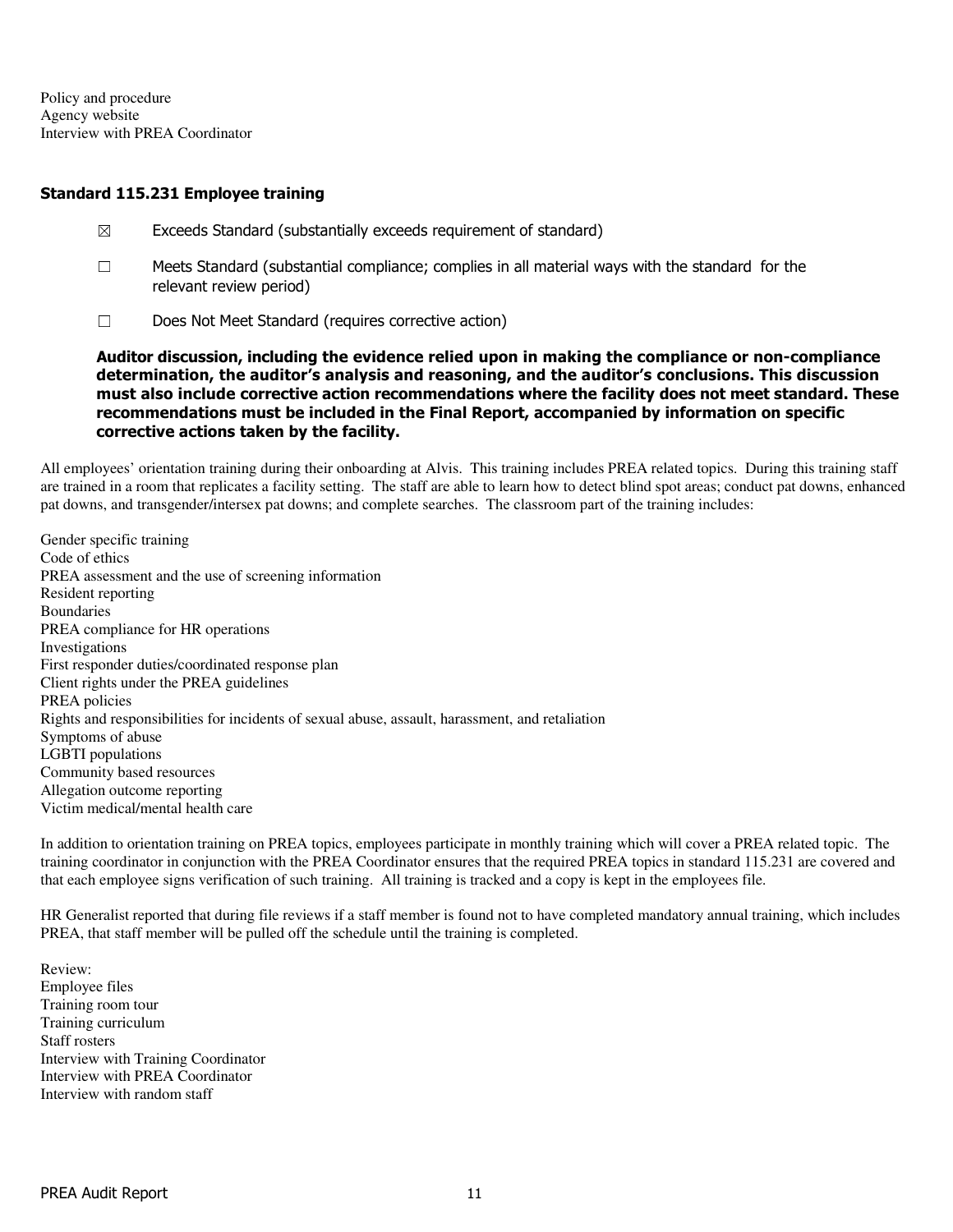## Standard 115.232 Volunteer and contractor training

- $\Box$  Exceeds Standard (substantially exceeds requirement of standard)
- $\boxtimes$  Meets Standard (substantial compliance; complies in all material ways with the standard for the relevant review period)
- ☐ Does Not Meet Standard (requires corrective action)

Auditor discussion, including the evidence relied upon in making the compliance or non-compliance determination, the auditor's analysis and reasoning, and the auditor's conclusions. This discussion must also include corrective action recommendations where the facility does not meet standard. These recommendations must be included in the Final Report, accompanied by information on specific corrective actions taken by the facility.

The agency requires all contractors and volunteers to participate in training before having contact with clients. The training is conducted by the PREA Coordinator and includes review of the agency's zero tolerance policy, how to prevent, detect, and respond to allegations of sexual abuse and sexual harassment, documentation of allegations, client care, code of ethics, and rules of conduct. All contractors and volunteers are required to sign verification of training.

At the time of the audit, there were no contractors or volunteers in the facility.

Review: Policy and procedure Contractor/volunteer sign-in sheet Contractor/volunteer zero tolerance acknowledgement form Contractor/volunteer code of ethics acknowledgement form Training curriculum Interview with PREA Coordinator

## Standard 115.233 Resident education

- $\Box$  Exceeds Standard (substantially exceeds requirement of standard)
- $\boxtimes$  Meets Standard (substantial compliance; complies in all material ways with the standard for the relevant review period)
- ☐ Does Not Meet Standard (requires corrective action)

Auditor discussion, including the evidence relied upon in making the compliance or non-compliance determination, the auditor's analysis and reasoning, and the auditor's conclusions. This discussion must also include corrective action recommendations where the facility does not meet standard. These recommendations must be included in the Final Report, accompanied by information on specific corrective actions taken by the facility.

All residents receive information at intake on the facility's zero tolerance policy. This information is reviewed with the client to ensure that each client knows how to report incidents or suspicions of sexual abuse or sexual harassment; their right to be free from sexual abuse, sexual harassment, and retaliation; and how to keep themselves safe while in the facility. If a resident is limited in English proficiency or another disability that prevents, normal communication, the facility will work with outside agencies to ensure each client can benefit from the agency's efforts to prevent, detect, report, and respond to allegations of sexual abuse and sexual harassment.

At intake clients will receive brochures and other documentation that provides phone numbers and addresses to reporting and supportive agencies. This information is also documented throughout the facilities on posters located in conspicuous places. A more formal client education concerning their rights and responsibilities under the PREA standards is given by the PREA Coordinator.

The facility provided the auditor with the documentation that is given to clients, and noted the posters located throughout the facilities.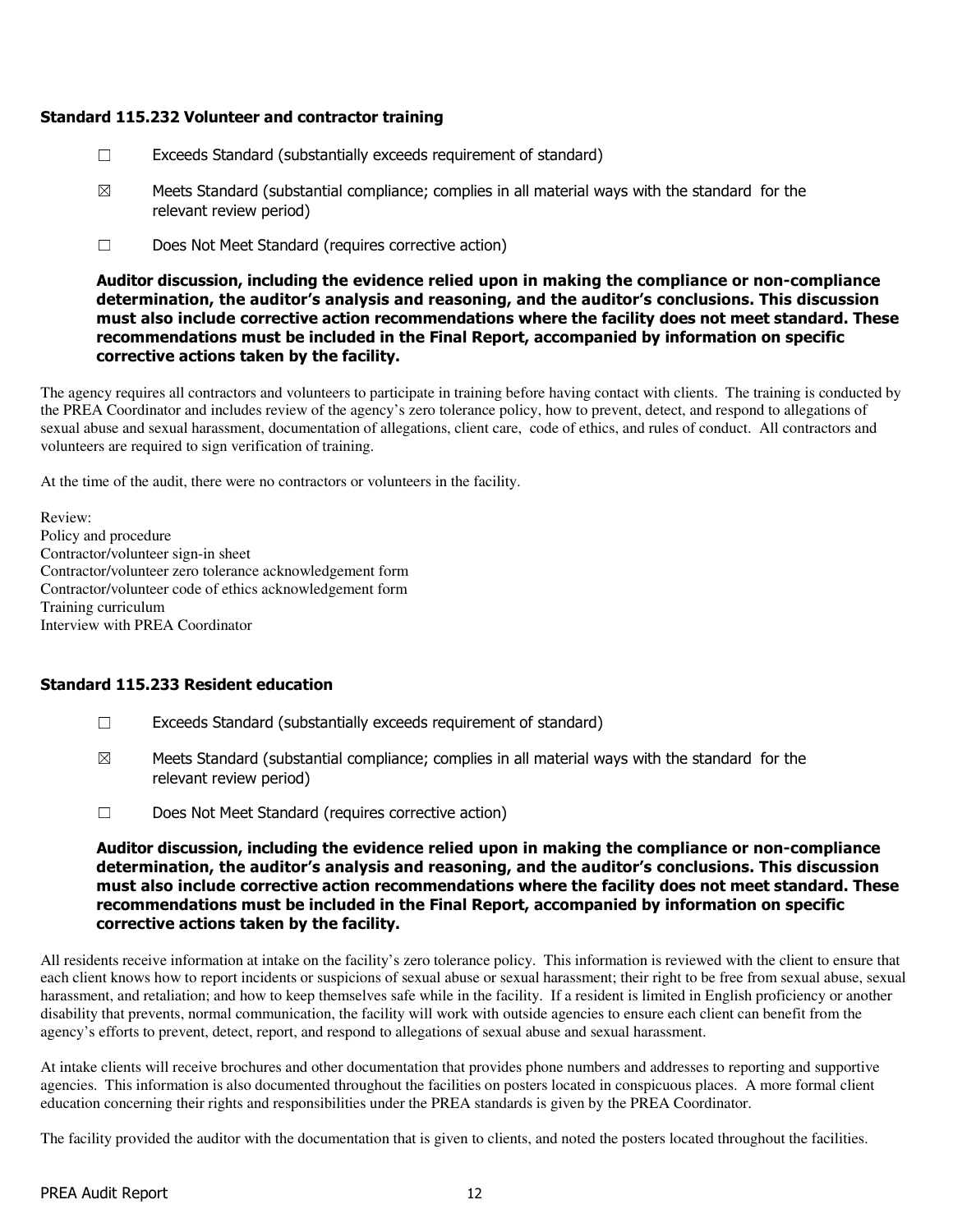In total, 10 clients (5 state offenders and 5 federal offenders) were interviewed by the auditor. The clients acknowledged receiving PREA education training and informational brochures from the facility. Clients stated that their case manager also reviewed PREA related information with them. All clients reported feeling safe in the facility and comfortable enough with staff to report an allegation if necessary Clients were aware of the PREA postings and the free phone available if they needed to contact a hotline or other supportive services. Clients in this facility are also able to have a personal cell phone.

Review: Policy and procedure Client education curriculum Client education roster Client PREA brochure PREA posters Client support documentation Facility tour Interview with random clients Interview with PREA Coordinator

## Standard 115.234 Specialized training: Investigations

- ☐ Exceeds Standard (substantially exceeds requirement of standard)
- $\boxtimes$  Meets Standard (substantial compliance; complies in all material ways with the standard for the relevant review period)
- ☐ Does Not Meet Standard (requires corrective action)

Auditor discussion, including the evidence relied upon in making the compliance or non-compliance determination, the auditor's analysis and reasoning, and the auditor's conclusions. This discussion must also include corrective action recommendations where the facility does not meet standard. These recommendations must be included in the Final Report, accompanied by information on specific corrective actions taken by the facility.

The agency has a policy concerning specialized training for PREA administrative investigators. All criminal investigations are referred to the local legal authority for investigation. Several agency staff as well as the PREA Coordinator have received appropriate training on how to conduct an administrative investigation. The training curriculum was developed by the Moss Group. The training included techniques for interviewing sexual abuse victims, proper use of Miranda and Garrity Warnings, evidence collection in a confinement setting, and required evidence to substantiate a case for administrative or criminal investigation referral. The PREA coordinator has been trained as an administrative investigator trainer and provides initial and refresher training to agency staff.

The facility offers refresher investigator training annually.

Review: Policy and procedure Administrative investigator training curriculum Administrative investigator refresher training curriculum Administrative investigator training certificate Interview with Regional Director Interview with PREA Coordinator

## Standard 115.235 Specialized training: Medical and mental health care

- $\Box$  Exceeds Standard (substantially exceeds requirement of standard)
- $\boxtimes$  Meets Standard (substantial compliance; complies in all material ways with the standard for the relevant review period)
- ☐ Does Not Meet Standard (requires corrective action)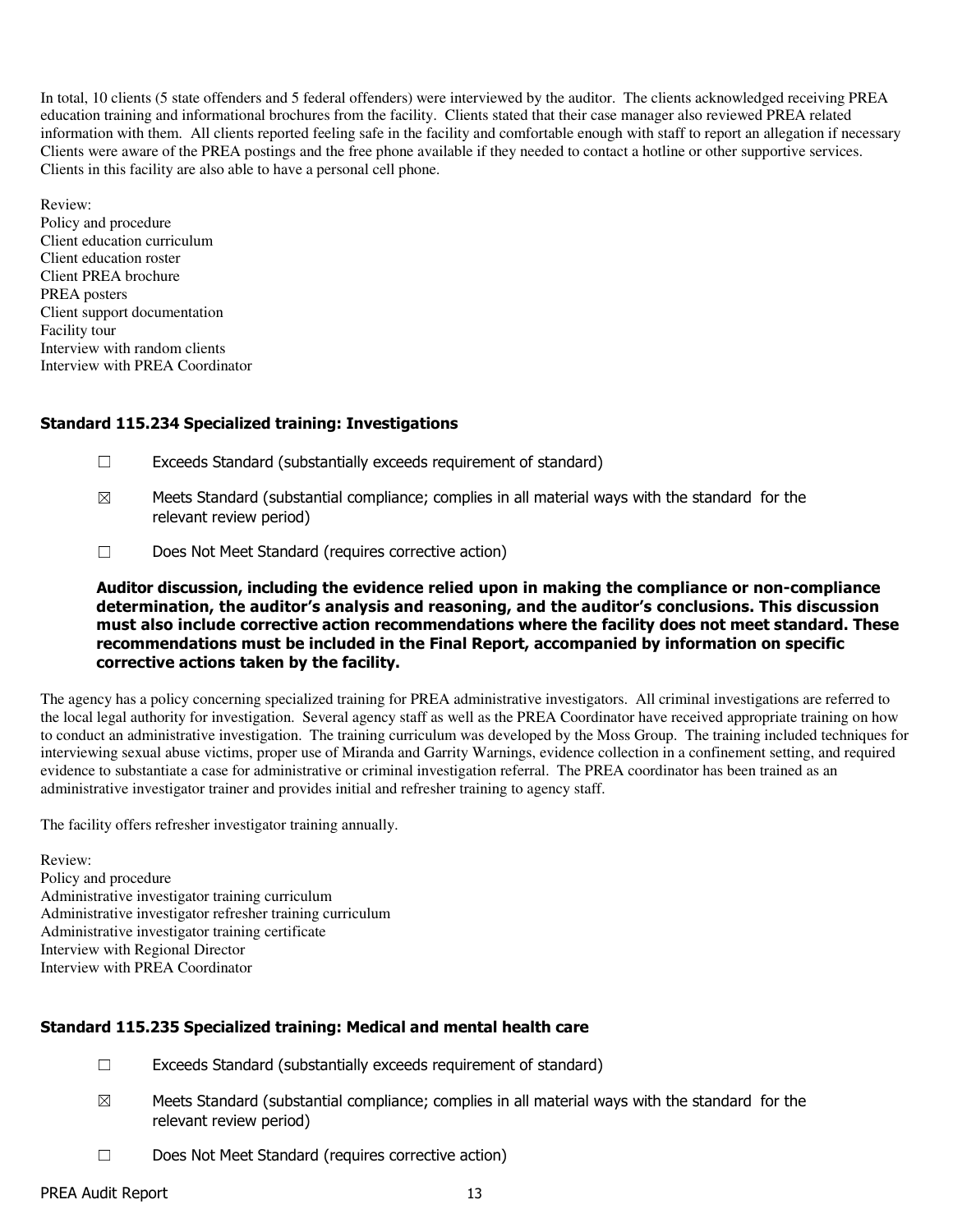#### Auditor discussion, including the evidence relied upon in making the compliance or non-compliance determination, the auditor's analysis and reasoning, and the auditor's conclusions. This discussion must also include corrective action recommendations where the facility does not meet standard. These recommendations must be included in the Final Report, accompanied by information on specific corrective actions taken by the facility.

The facility does not conduct onsite medical or mental health services. All clients requiring these services would be referred to community resources. The facility would use Ohio University Hospital East for SANE practitioners who are available 24 hours a day 7 days a week free of charge. Clients needing mental health services would be first assessed by the facility clinician and then referred out to services at either Maryhaven Addiction Stabilization Center or Southeast Mental Health agency. Advocate services for any client needing services after a sexual abuse or sexual assault incident would receive services from SARNCO.

Review: Policy and procedure OSU East website SARNCO website Interview with PREA Coordinator Interview with case manager

## Standard 115.241 Screening for risk of victimization and abusiveness

- ☐ Exceeds Standard (substantially exceeds requirement of standard)
- $\boxtimes$  Meets Standard (substantial compliance; complies in all material ways with the standard for the relevant review period)
- ☐ Does Not Meet Standard (requires corrective action)

Auditor discussion, including the evidence relied upon in making the compliance or non-compliance determination, the auditor's analysis and reasoning, and the auditor's conclusions. This discussion must also include corrective action recommendations where the facility does not meet standard. These recommendations must be included in the Final Report, accompanied by information on specific corrective actions taken by the facility.

All clients are screened within 72 hours from intake to assess their risk of vulnerability or abusiveness. The screening tool used includes all required criteria per the standard to accurately assess the client's risk. The screening is completed with the client's case manager and a rescreen is completed before the client reaches 30 days in the facility. Case managers have been trained on how to complete the assessment appropriately. Client's assessments are referred to the clinician for further review and/or classification if a client answers in the affirmative to any of the questions. The clinician also reviews assessments for accuracy. Per policy, a client cannot be disciplined for refusing to answers assessment questions.

Interviews with clients confirmed that they received an assessment at intake and a rescreening at a later date.

Interviews with staff confirmed they understood how to use the screening tool and kept all information confidential. The agency provides case managers with specific PREA training related to their responsibilities as a case manager which includes who to accurately complete an initial assessment and rescreen.

Review: Policy and procedure PREA initial risk assessment PREA rescreen risk assessment Interview with case manager Interview with random clients

## Standard 115.242 Use of screening information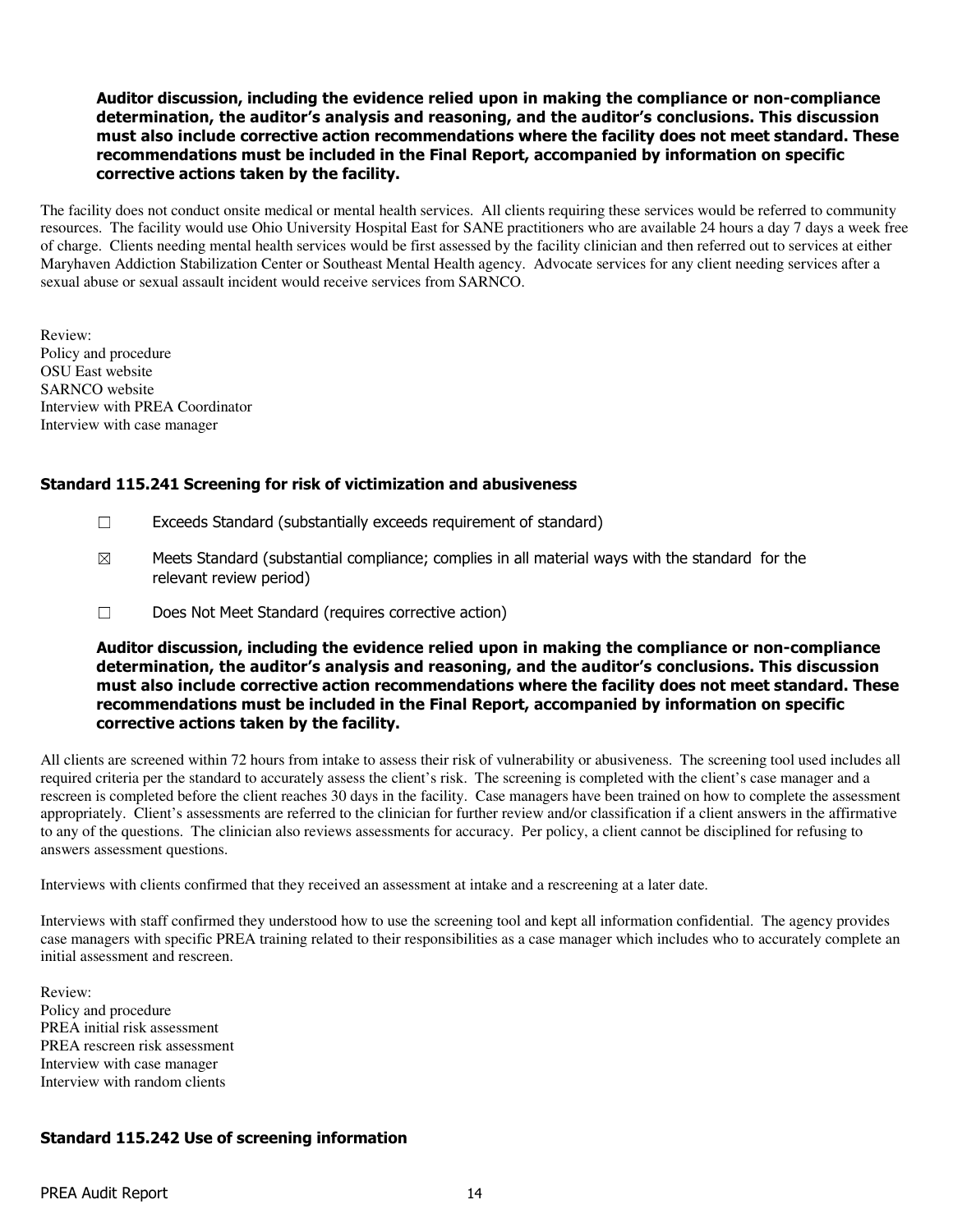- ☐ Exceeds Standard (substantially exceeds requirement of standard)
- $\boxtimes$  Meets Standard (substantial compliance; complies in all material ways with the standard for the relevant review period)
- ☐ Does Not Meet Standard (requires corrective action)

Auditor discussion, including the evidence relied upon in making the compliance or non-compliance determination, the auditor's analysis and reasoning, and the auditor's conclusions. This discussion must also include corrective action recommendations where the facility does not meet standard. These recommendations must be included in the Final Report, accompanied by information on specific corrective actions taken by the facility.

All clients who receive a classification as vulnerable based on their PREA screening assessment will be assigned in a bed/room closest to the main post. Staff would be aware of their status and ensure the safety and security of the client without knowing details of the assessment.

Besides housing, the information obtained in the assessment may be included in the client's individual case plan. The client and the case manager would create goals to work on while in treatment or the case manager may make community referrals for treatment.

The facility has been identified by agency administration as being able to house transgender/intersex clients safely. The case manager would discuss with a transgender/intersex client all available safety options and allow their views of their own safety to aid in determining housing and treatment options. Clients would be able to receive the same treatment benefits while being housed in a manner that allows for safe housing, work, and program assignments.

During the interview, the Regional Director was able to clearly discuss the facility's plan to keep potential victims away from potential abusers during work, education, or program assignments. At this time, the facility does not have a client that has identified as transgender or intersex.

Review: PREA assessment Interview with case manager Interview with Regional Director Interview with PREA Coordinator Interview with Operations Managers (state and federal)

## Standard 115.251 Resident reporting

- $\Box$  Exceeds Standard (substantially exceeds requirement of standard)
- $\boxtimes$  Meets Standard (substantial compliance; complies in all material ways with the standard for the relevant review period)
- ☐ Does Not Meet Standard (requires corrective action)

Auditor discussion, including the evidence relied upon in making the compliance or non-compliance determination, the auditor's analysis and reasoning, and the auditor's conclusions. This discussion must also include corrective action recommendations where the facility does not meet standard. These recommendations must be included in the Final Report, accompanied by information on specific corrective actions taken by the facility.

The clients at Alum Creek have multiple ways of reporting sexual abuse or sexual harassment. Posters throughout the facility indicate how clients can report to Alvis staff as well as how to report to an outside agency. Interviews with the clients indicate that they are aware of all means of reporting and that they could report anonymously. They received the information at intake, during orientation training, and in case manager meetings.

The facility allows for free calls to the reporting entities. Residents are allowed to have cell phones in the facility, which they can use to make a report.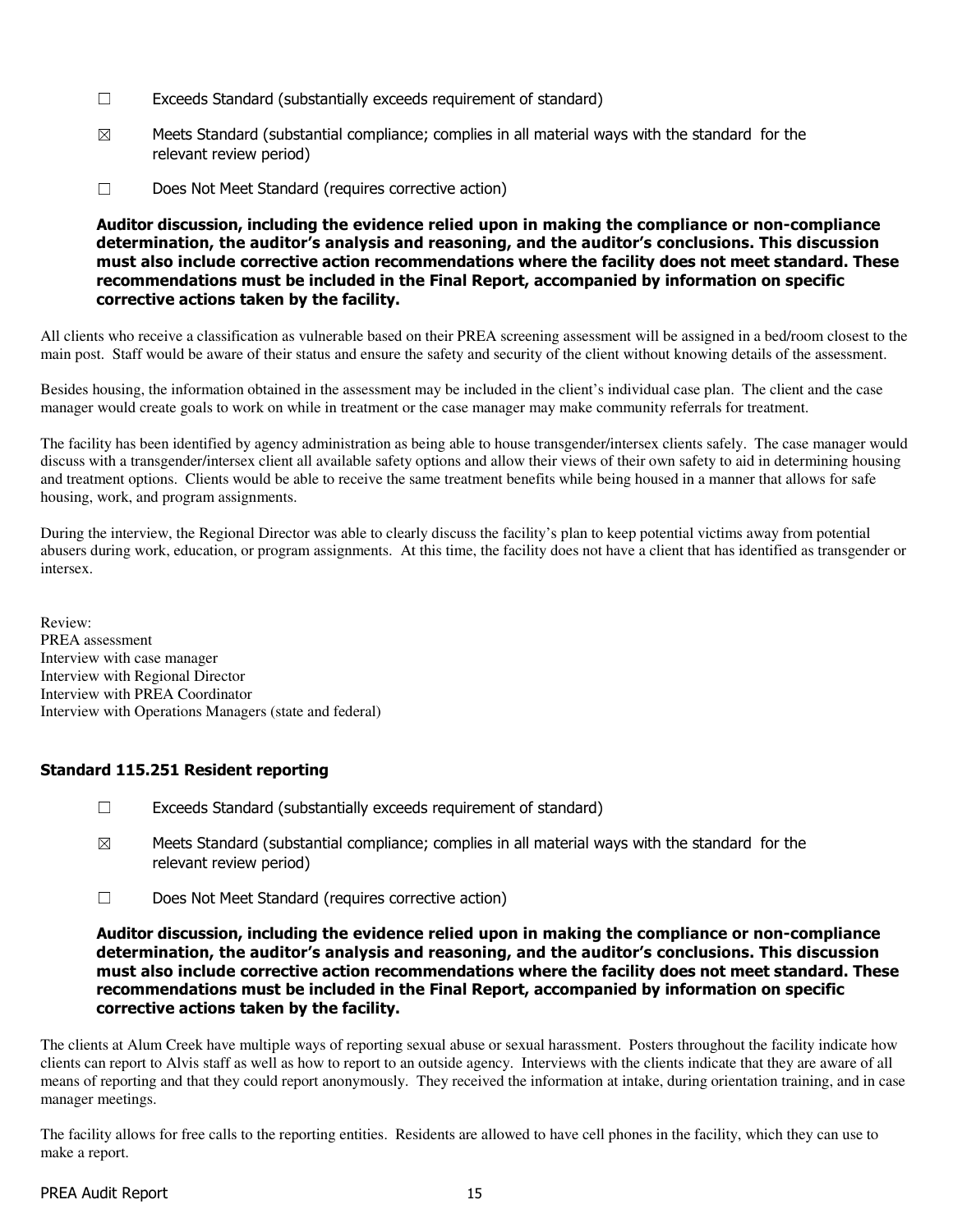All residents received information at intake and in their handbooks regarding PREA reporting. Staff received information on how to privately report during staff training.

The facility has not received an allegation of sexual abuse or sexual harassment during this audit cycle. The facility has reported that clients do occasionally call the hotline number in order to ask questions about PREA in reference to pat searches or appropriateness of staff behavior. None of these calls resulted in an allegation or investigation.

Review: PREA postings PREA brochure Client PREA education curriculum Facility tour Interview with random clients Interview with random staff Interview with PREA Coordinator

#### Standard 115.252 Exhaustion of administrative remedies

- $\Box$  Exceeds Standard (substantially exceeds requirement of standard)
- $\boxtimes$  Meets Standard (substantial compliance; complies in all material ways with the standard for the relevant review period)
- ☐ Does Not Meet Standard (requires corrective action)

Auditor discussion, including the evidence relied upon in making the compliance or non-compliance determination, the auditor's analysis and reasoning, and the auditor's conclusions. This discussion must also include corrective action recommendations where the facility does not meet standard. These recommendations must be included in the Final Report, accompanied by information on specific corrective actions taken by the facility.

Alvis has a grievance policy which does not assess a time limit for filing a grievance alleging sexual abuse or sexual harassment. The agency will respond to a grievance within 2 working days and has several levels of appeals. If staff need more time to investigate or respond to the client, staff will notify the client of the extension and provide a date, by which a decision will be made. Clients are informed that they are not required to use the grievance system in order to make an allegation of sexual abuse and sexual harassment, and that there are no time limits to reporting. Clients are also notified that third party sources can assist in the grievance process and that they can file a sexual abuse or sexual harassment grievance on behalf of another client. Grievance forms are posted in the client lounge and can be returned to any staff member or to a locked communications box.

During random client interviews, each responded that they were informed of the grievance process at intake. The grievance policy is also outlined in the client handbook which each client has verified they received at intake. No client interviewed has used the grievance system to report an allegation of sexual abuse or sexual harassment. The auditor discussed with the residents response times to any type of grievance and those who have filed various grievance received a response from the agency within the specified time limit.

The agency's PREA Coordinator reviewed the grievance process with the auditor and the various levels of appeals available to clients. Clients who allege substantial risk of imminent sexual abuse will be immediately protected. The victim can be moved to another room or facility or the abuser can be moved to another room or facility. Agency practice is to place any staff member who is the subject of a sexual abuse or sexual harassment allegation on administrative leave.

Review: Policy and procedure Interview with random clients Interview with PREA Coordinator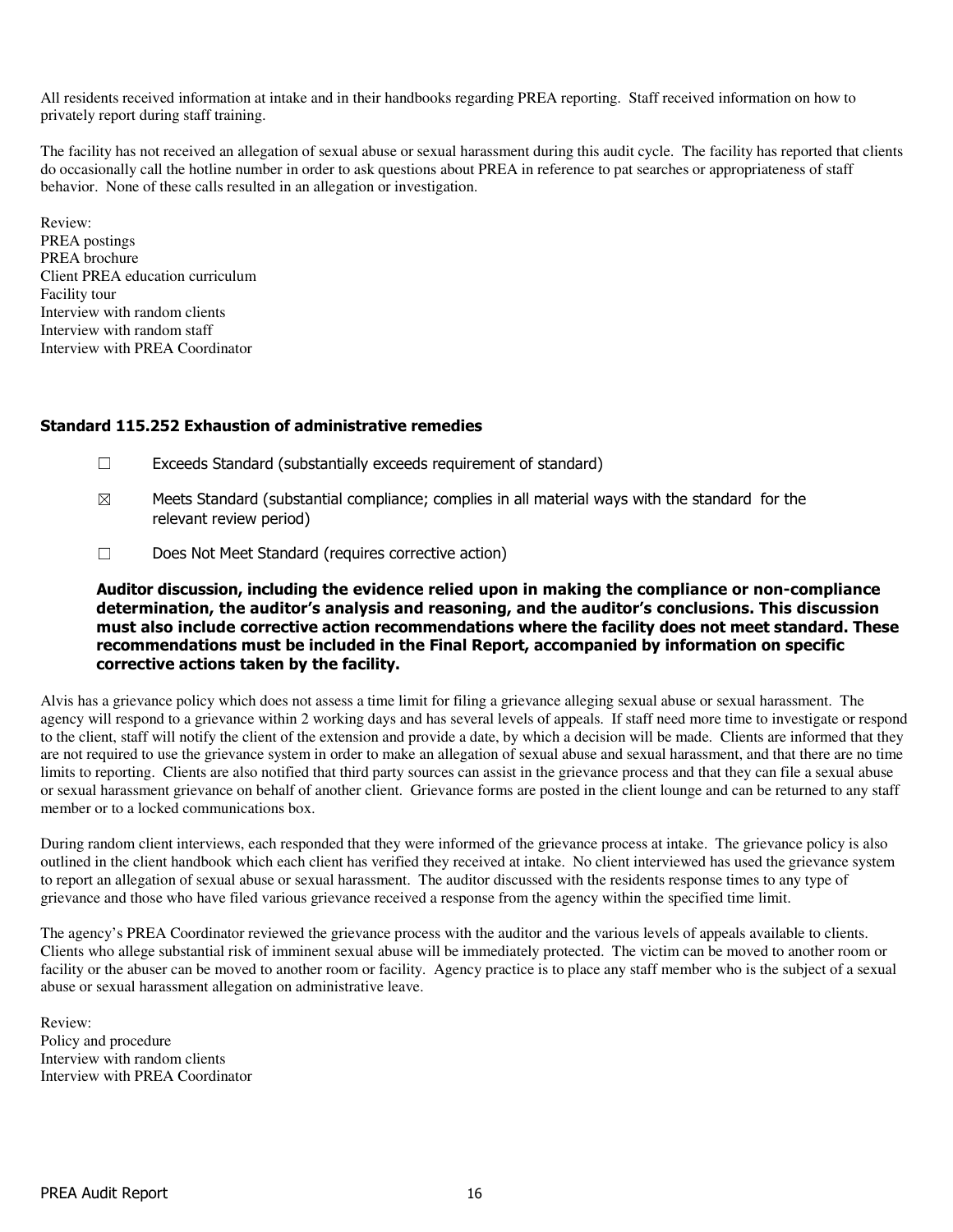## Standard 115.253 Resident access to outside confidential support services

- ☐ Exceeds Standard (substantially exceeds requirement of standard)
- $\boxtimes$  Meets Standard (substantial compliance; complies in all material ways with the standard for the relevant review period)
- ☐ Does Not Meet Standard (requires corrective action)

Auditor discussion, including the evidence relied upon in making the compliance or non-compliance determination, the auditor's analysis and reasoning, and the auditor's conclusions. This discussion must also include corrective action recommendations where the facility does not meet standard. These recommendations must be included in the Final Report, accompanied by information on specific corrective actions taken by the facility.

The facility has a MOU with SARNCO to provide victim advocate services or emotional support services related to sexual abuse. SARNCO has provided clients with their address and hotline number in order to obtain these services or make a sexual abuse or sexual harassment report.

The facility informs clients the limits of confidentiality when using these services during orientation group. Staff with licensure also inform clients about the limits of confidentiality when discussing issues with them.

Interviews with clients indicate that they have received the phone number and address of the SARNCO and understand that reporting an allegation to the center could result in a mandatory reporting of the allegation. The address and phone number to SARNCO is also on posters located throughout the facility.

Review: MOU with SARNCO Facility tour Interview with random clients Interview with Regional Director

## Standard 115.254 Third-party reporting

- ☐ Exceeds Standard (substantially exceeds requirement of standard)
- $\boxtimes$  Meets Standard (substantial compliance; complies in all material ways with the standard for the relevant review period)
- ☐ Does Not Meet Standard (requires corrective action)

Auditor discussion, including the evidence relied upon in making the compliance or non-compliance determination, the auditor's analysis and reasoning, and the auditor's conclusions. This discussion must also include corrective action recommendations where the facility does not meet standard. These recommendations must be included in the Final Report, accompanied by information on specific corrective actions taken by the facility.

The agency has posted on its website ways that anyone can report sexual abuse or sexual harassment on behalf of a resident. Residents are also educated that they can report to family members who can then make a third party report. This information is also on posters located in the visitation room.

The facility has not had a third party report during this audit cycle.

PREA Audit Report 17 Review: Agency website Facility tour Interviews with random clients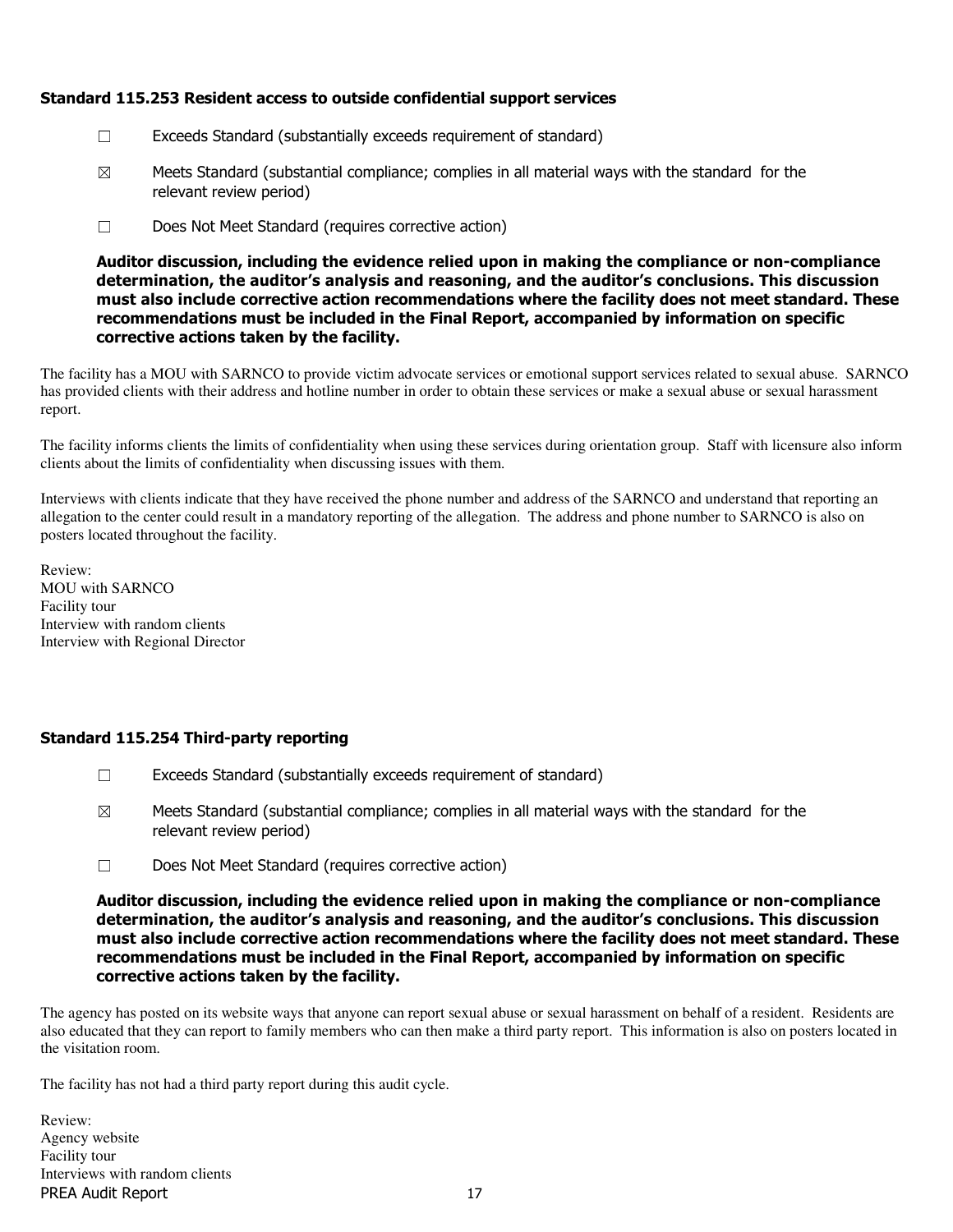## Standard 115.261 Staff and agency reporting duties

- $\Box$  Exceeds Standard (substantially exceeds requirement of standard)
- $\boxtimes$  Meets Standard (substantial compliance; complies in all material ways with the standard for the relevant review period)
- ☐ Does Not Meet Standard (requires corrective action)

#### Auditor discussion, including the evidence relied upon in making the compliance or non-compliance determination, the auditor's analysis and reasoning, and the auditor's conclusions. This discussion must also include corrective action recommendations where the facility does not meet standard. These recommendations must be included in the Final Report, accompanied by information on specific corrective actions taken by the facility.

The agency has a policy that requires all staff to immediately report any knowledge, suspicion, or information regarding an incident of sexual abuse, sexual harassment, or retaliation, including third party and anonymous reports. The staff have been give instruction on how to document the report in the SecurManage system, which limits access to that information, and to only share that information with staff in order to make treatment, investigation, or other security decisions. All allegations of sexual abuse or harassment are referred to the Regional Director and PREA Coordinator for investigation.

Staff interviewed, including line staff and facility leadership, understood their duty to report and were trained appropriately on the agency's PREA reporting policies. Staff indicated that they would have no trouble reporting any allegation or suspicion of sexual abuse, sexual harassment, or retaliation even if it was against another staff member.

All staff members who have licensure are required to inform clients of their status and the limits of confidentiality. These staff members maintain their duty report any allegation made to them.

The facility does not accept any client that is under the age of 18 and does not have a duty to report to child protective services. The facility would make a report to adult protective services if the alleged victim was classified as a vulnerable adult.

Review: Policy and procedure Employee training curriculum Interviews with random staff Interview with Regional Director Interview with PREA Coordinator

## Standard 115.262 Agency protection duties

- ☐ Exceeds Standard (substantially exceeds requirement of standard)
- $\boxtimes$  Meets Standard (substantial compliance; complies in all material ways with the standard for the relevant review period)
- ☐ Does Not Meet Standard (requires corrective action)

Auditor discussion, including the evidence relied upon in making the compliance or non-compliance determination, the auditor's analysis and reasoning, and the auditor's conclusions. This discussion must also include corrective action recommendations where the facility does not meet standard. These recommendations must be included in the Final Report, accompanied by information on specific corrective actions taken by the facility.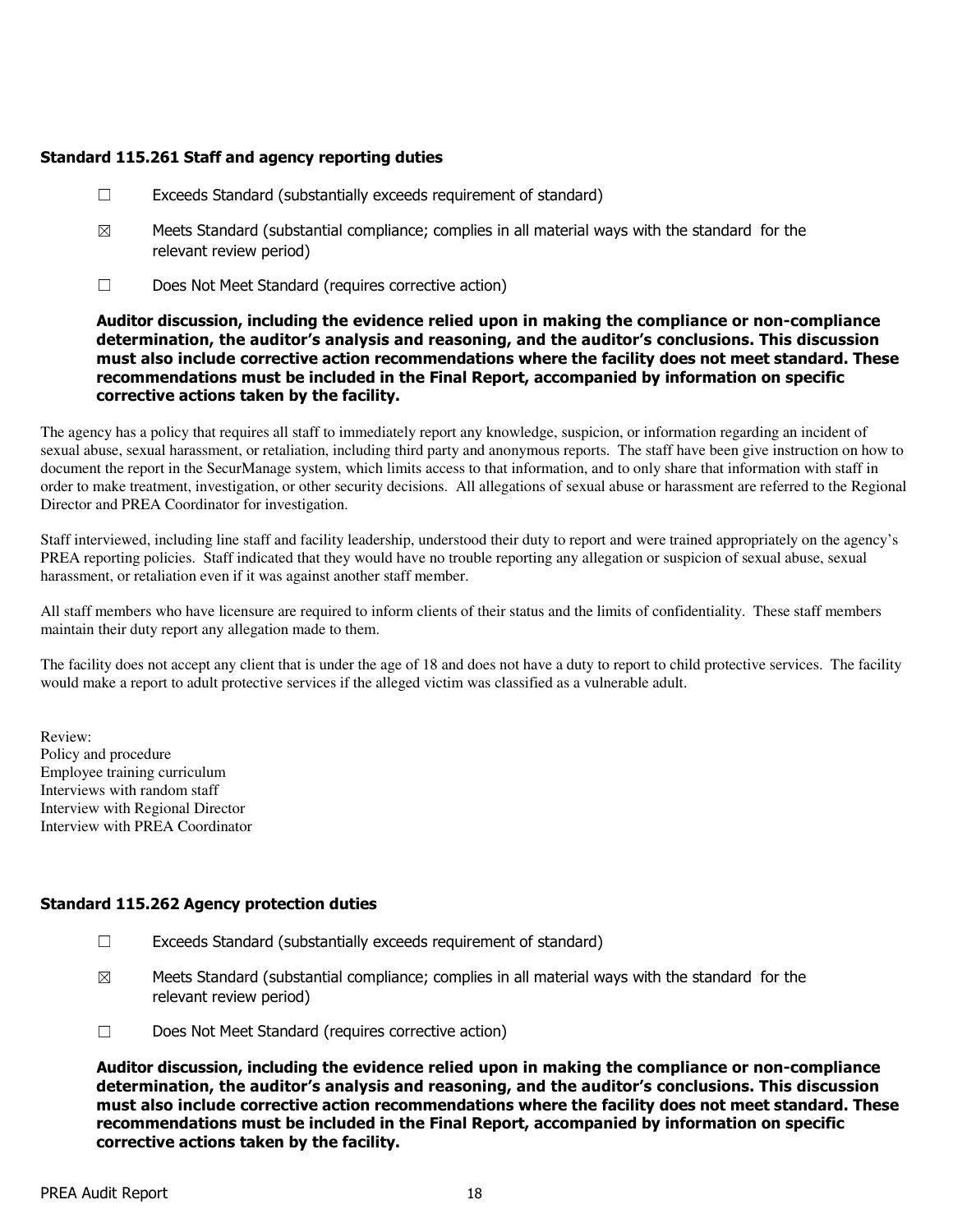The facility has a plan to protect clients from imminent sexual abuse. The facility has several dorm units that a client can be moved to in order to facilitate protection. If necessary, Alvis has several facilities throughout Ohio. The facility could utilize one of the other facilities if necessary to protect a client from imminent sexual abuse. The agency has a practice of placing a staff member on administrative leave if they are the subject of a sexual abuse of sexual harassment investigation.

An interview with the Regional Director and both the federal and state Operations Managers discussed the process for ensuring client safety and making a move to another facility if necessary. The facility has not had to remove a client due to risk of imminent sexual abuse or place a staff member on administrative leave during an investigation this audit cycle.

The auditor was left with the impression from the interviews with clients and staff that client safety was paramount to the staff and that any necessary changes that would not jeopardize the safety and security of the facility would be made.

Review: Police and procedure Interview with Regional Director Interview with Operations Manager (state and federal) Interview with PREA Coordinator

#### Standard 115.263 Reporting to other confinement facilities

- ☐ Exceeds Standard (substantially exceeds requirement of standard)
- $\boxtimes$  Meets Standard (substantial compliance; complies in all material ways with the standard for the relevant review period)
- ☐ Does Not Meet Standard (requires corrective action)

Auditor discussion, including the evidence relied upon in making the compliance or non-compliance determination, the auditor's analysis and reasoning, and the auditor's conclusions. This discussion must also include corrective action recommendations where the facility does not meet standard. These recommendations must be included in the Final Report, accompanied by information on specific corrective actions taken by the facility.

The agency has a policy that requires the President/CEO to report to the head of another facility any allegation made against that facility within 72 hours of receiving the allegation. The Regional Director is responsible for documenting the report and making notification of such report to the PREA Coordinator. Should a report be made to the facility that a client at another facility is making an allegation toward someone in their agency; the Regional Manager shall ensure that the allegation is fully investigated.

An interview with the Regional Director indicated that the facility has not received a report from another institution nor have they received an allegation that the CEO/President had to relay to the head of another facility.

Review: Policy and procedure Interview with PREA Coordinator Interview with Regional Director

#### Standard 115.264 Staff first responder duties

- $\Box$  Exceeds Standard (substantially exceeds requirement of standard)
- $\boxtimes$  Meets Standard (substantial compliance; complies in all material ways with the standard for the relevant review period)
- ☐ Does Not Meet Standard (requires corrective action)

Auditor discussion, including the evidence relied upon in making the compliance or non-compliance determination, the auditor's analysis and reasoning, and the auditor's conclusions. This discussion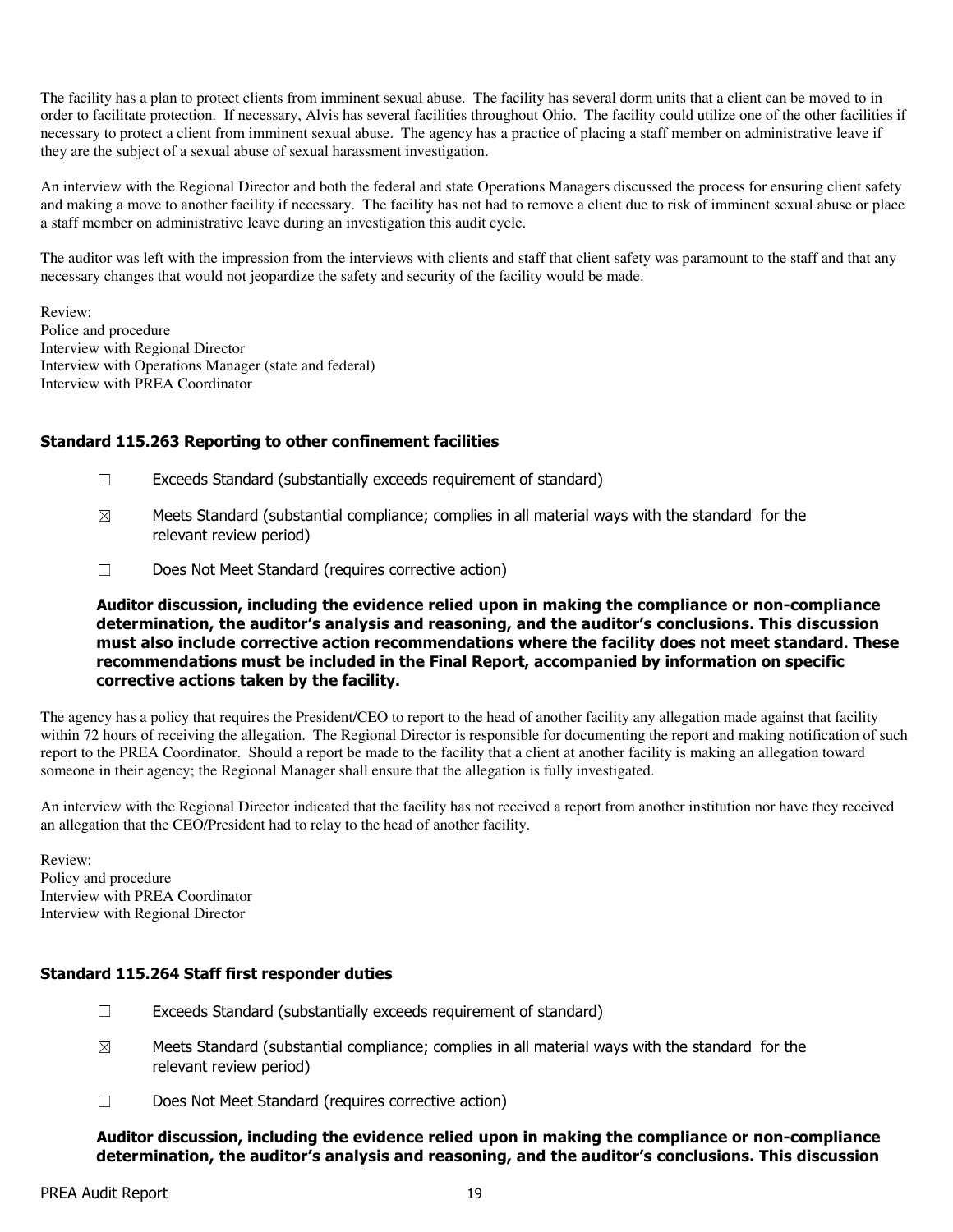#### must also include corrective action recommendations where the facility does not meet standard. These recommendations must be included in the Final Report, accompanied by information on specific corrective actions taken by the facility.

The agency has a policy requiring all staff be trained on first responder duties. The duties vary from non-security staff to security staff. All staff are supplied the required first responder training. The facility has a detailed sexual abuse, assault, harassment response procedure for any incident of sexual abuse. This plan is posted at the staff main post. The response procedure includes where to place an alleged abuser when separating from the victim so that the abuse cannot destroy any evidence, preserving evidence until the local legal authority can collect the evidence, requesting that the alleged victim not do anything to destroy evidence including washing, brushing teeth changing clothes, performing bodily functions, smoking, drinking, or eating, reporting allegation to the local authorities and to the facility PREA Compliance Manger or the manager on call and the PREA Coordinator.

Non-security staff are required per policy to contact a security staff member and make a request that the alleged victim not take any action that could destroy evidence.

During staff interviews, both security and non-security staff have acknowledged their training of the first responder duties. The staff was able to specifically identify the steps they are to take as a security or non-security staff and knew the location of the sexual abuse, assault harassment response procedure.

The facility has not had an incident of sexual abuse during this audit cycle.

Review: Policy and procedure Facility tour Sexual abuse, assault, harassment response procedure posting Interview with random staff Interview with Regional Director Interview with PREA Coordinator

#### Standard 115.265 Coordinated response

- ☐ Exceeds Standard (substantially exceeds requirement of standard)
- $\boxtimes$  Meets Standard (substantial compliance; complies in all material ways with the standard for the relevant review period)
- ☐ Does Not Meet Standard (requires corrective action)

Auditor discussion, including the evidence relied upon in making the compliance or non-compliance determination, the auditor's analysis and reasoning, and the auditor's conclusions. This discussion must also include corrective action recommendations where the facility does not meet standard. These recommendations must be included in the Final Report, accompanied by information on specific corrective actions taken by the facility.

The agency has developed a Sexual Abuse, Assault, Harassment Response Procedure for any incident of sexual abuse. The plan list the required steps in a flow chart and is posted at the security posts. The steps listed are specific and detailed enough for staff to follow in the event of a sexual abuse/sexual assault incident and includes phone numbers. The list starts with the first responder duties and refers the staff member to call the local authorities and the PREA Compliance Manager or Manager on Call as well as the PREA Coordinator.

The Regional Director (the administrative investigator) will follow up with the local authorities until completion of the investigation. An administrative investigation will not take place until after the criminal investigation is completed or in conjunction with the local legal authority.

The staff will offer the victim access to a forensic medical exam at Ohio State University Hospital East, victim advocate services from SARNCO, and if the advocate services are not readily available a qualified staff member who has been trained as an emotional support person will assist. The advocate will accompany the victim to the medical exam and any investigative interviews. In cases of sexual assault or sexual abuse, the victim's mental health will be evaluated by the agency clinician within 48 hours of alleged abuse. The clinician will update the PREA Coordinator on the victim's status every 24 hours until ending monitoring is appropriate.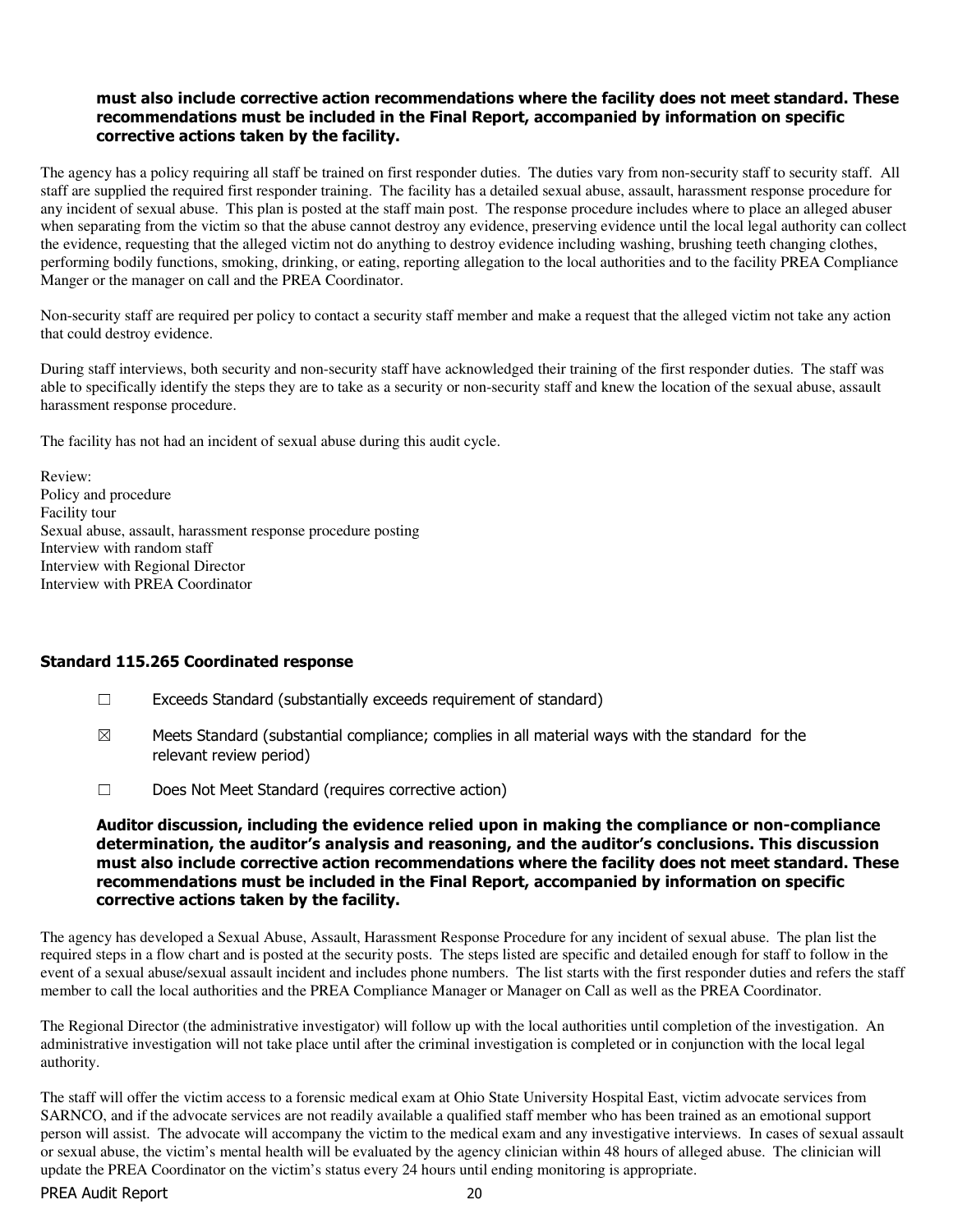The state and federal Operations Managers or designee will be responsible for the 90 day retaliation monitoring and status checks.

Review: Policy and procedure Sexual abuse, assault, harassment response procedure Interview with PREA Coordinator Interview with Regional Director Interview with staff Interview with Operations Manager (state and federal)

## Standard 115.266 Preservation of ability to protect residents from contact with abusers

- $\Box$  Exceeds Standard (substantially exceeds requirement of standard)
- $\Box$  Meets Standard (substantial compliance; complies in all material ways with the standard for the relevant review period)
- ☐ Does Not Meet Standard (requires corrective action)

Auditor discussion, including the evidence relied upon in making the compliance or non-compliance determination, the auditor's analysis and reasoning, and the auditor's conclusions. This discussion must also include corrective action recommendations where the facility does not meet standard. These recommendations must be included in the Final Report, accompanied by information on specific corrective actions taken by the facility.

N/A: The PREA Coordinator reports that the facility does not have a union nor does it enter into any contracts with employees.

#### Standard 115.267 Agency protection against retaliation

- ☐ Exceeds Standard (substantially exceeds requirement of standard)
- $\boxtimes$  Meets Standard (substantial compliance; complies in all material ways with the standard for the relevant review period)
- ☐ Does Not Meet Standard (requires corrective action)

#### Auditor discussion, including the evidence relied upon in making the compliance or non-compliance determination, the auditor's analysis and reasoning, and the auditor's conclusions. This discussion must also include corrective action recommendations where the facility does not meet standard. These recommendations must be included in the Final Report, accompanied by information on specific corrective actions taken by the facility.

The agency has a policy designed to protect clients and staff who report sexual abuse or sexual harassment or cooperate with an investigation from retaliation from other clients or staff. The protection measures include bed moves, dorm moves, facility moves, and administrative leaves for staff. Should a client or staff member make a request, an emotional support person will be available for services.

The Regional Director or designee would be responsible for monitoring the conduct, and treatment of clients or staff who report sexual abuse. The monitoring of clients who report abuse would also include periodic status checks and client disciplinary records, housing, program changes, or negative performance reviews or reassignments of staff. The monitoring would continue past 90 days if need is indicated. Monitoring would cease if the allegation has been determined to be unfounded.

There have been no allegations of sexual abuse during this audit cycle or a need for retaliation monitoring.

The auditor was able to interview the Regional Director as well as the state and federal Operations Managers to confirm the retaliation monitoring process and the measures the facility would employ to ensure that a client or staff member would be protected from retaliation.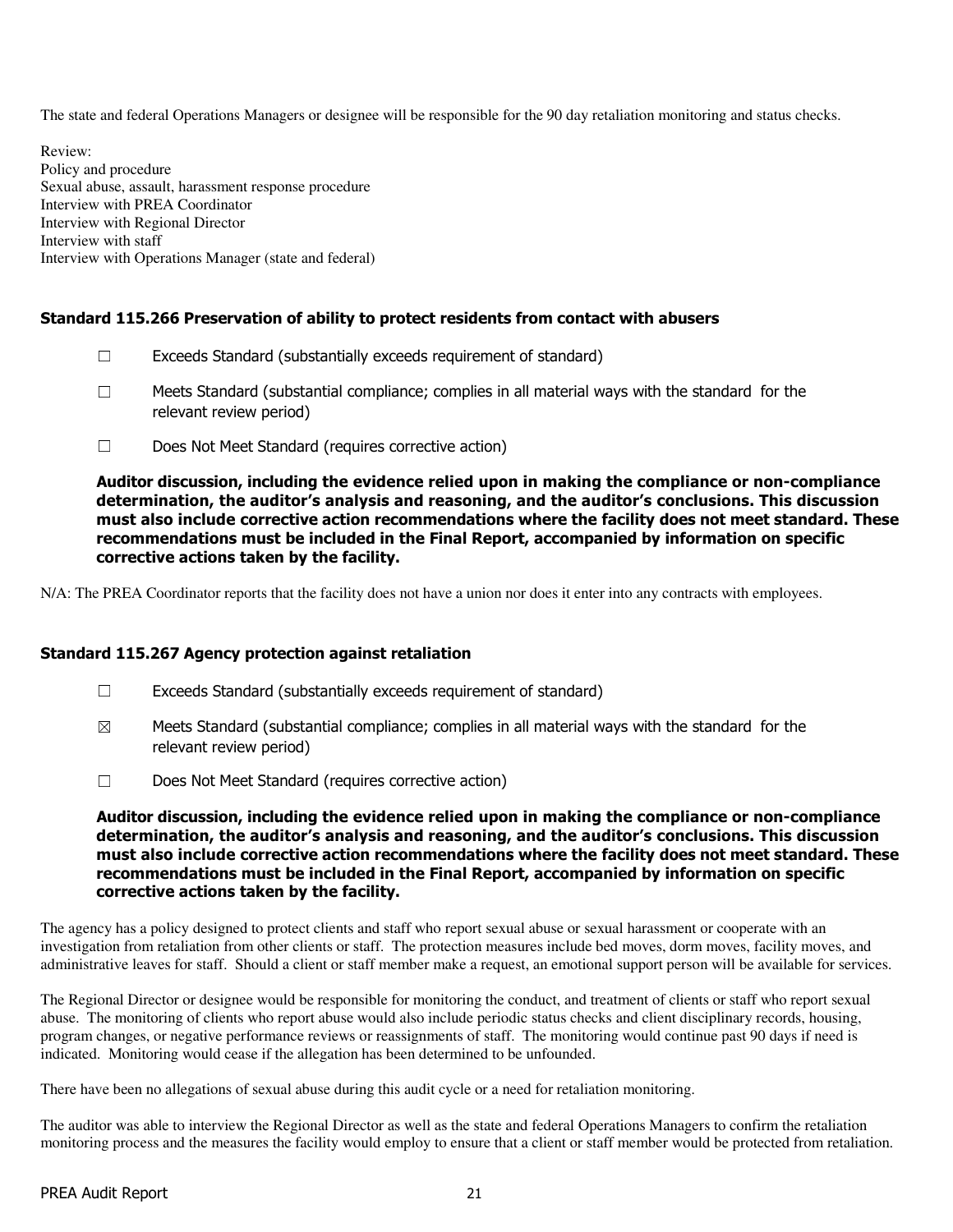Review: Policy and procedure Retaliation monitoring form Interview with Regional Director Interview with PREA Coordinator Interview with Operations Manager (state and federal)

## Standard 115.271 Criminal and administrative agency investigations

- ☐ Exceeds Standard (substantially exceeds requirement of standard)
- $\boxtimes$  Meets Standard (substantial compliance; complies in all material ways with the standard for the relevant review period)
- ☐ Does Not Meet Standard (requires corrective action)

Auditor discussion, including the evidence relied upon in making the compliance or non-compliance determination, the auditor's analysis and reasoning, and the auditor's conclusions. This discussion must also include corrective action recommendations where the facility does not meet standard. These recommendations must be included in the Final Report, accompanied by information on specific corrective actions taken by the facility.

The facility conducts administrative investigations but does not conduct criminal investigations. Criminal investigations would be completed by City of Columbus Police Department. The facility has not had an allegation of sexual abuse or sexual harassment during this audit cycle.

The facility has a trained administrative investigator and the PREA Coordinator is a trained investigator as well. The agency facilitates a refresher training for all agency administrative investigators each year.

The auditor sat with the PREA Coordinator and the PREA Investigator to review the process for how the investigator completes an investigation. The investigator discussed the review of any camera footage if available, interviewing the alleged victim, witness, and abuser, and review if there has been previous complains made against the suspected abuser. At no time does the investigator use status as a client or staff member to determine credibility. The facility does not use a polygraph examination as part of an administrative investigation. All allegations will receive an administrative investigation regardless of whether the alleged victim or abuser is no longer employed or in the control of the agency.

All allegations are documented on the facility's SecurManage Database System. The report is comprehensive in the information it collects from the beginning to the disposition of the allegation. If a Sexual Abuse Review Team meeting and retaliation monitoring in necessary, the investigator will denote the time of the SART meeting and who is responsible for retaliation monitoring.

The PREA Coordinator confirmed the retention schedule of for as long as the person is incarcerated or employed with the agency plus five years. The Operations Manager (state or federal) or the Regional Director is responsible for maintaining contact with the legal local authority when the investigation has been referred for criminal investigation.

Review: Policy and procedure Investigation reports Interview with PREA Coordinator Interview with Operations Manager (state and federal) Interview with Regional Director

## Standard 115.272 Evidentiary standard for administrative investigations

- $\Box$  Exceeds Standard (substantially exceeds requirement of standard)
- $\boxtimes$  Meets Standard (substantial compliance; complies in all material ways with the standard for the relevant review period)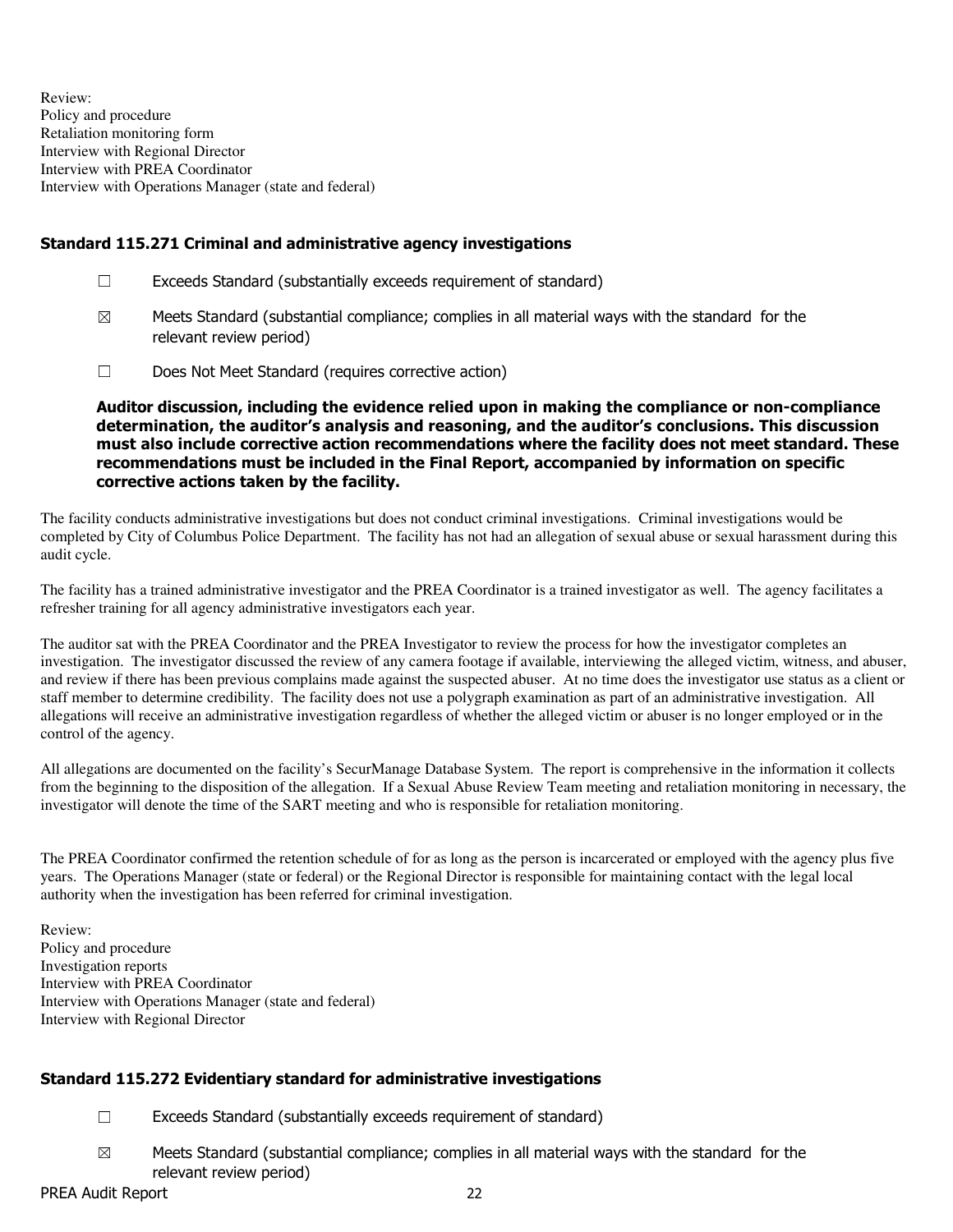☐ Does Not Meet Standard (requires corrective action)

Auditor discussion, including the evidence relied upon in making the compliance or non-compliance determination, the auditor's analysis and reasoning, and the auditor's conclusions. This discussion must also include corrective action recommendations where the facility does not meet standard. These recommendations must be included in the Final Report, accompanied by information on specific corrective actions taken by the facility.

By agency policy and confirmed by the investigator and PREA Coordinator interviews, the agency imposes a standard of preponderance of evidence or 51% to substantiate an allegation of sexual abuse or sexual harassment.

The PREA Coordinator reviews all investigations to ensure that the proper determination was met based on the preponderance of evidence criteria.

Review: Policy and procedure Interview with PREA Coordinator

## Standard 115.273 Reporting to residents

- $\boxtimes$  Exceeds Standard (substantially exceeds requirement of standard)
- ☐ Meets Standard (substantial compliance; complies in all material ways with the standard for the relevant review period)
- ☐ Does Not Meet Standard (requires corrective action)

Auditor discussion, including the evidence relied upon in making the compliance or non-compliance determination, the auditor's analysis and reasoning, and the auditor's conclusions. This discussion must also include corrective action recommendations where the facility does not meet standard. These recommendations must be included in the Final Report, accompanied by information on specific corrective actions taken by the facility.

Alvis policy requires client notification to any client that alleges sexual abuse or sexual harassment whether that allegation has been determined to be substantiated, unsubstantiated, or unfounded. Should the client be released from the facility before the report is made, every effort is made to notify the client.

Review: Policy and procedure Client notification sample Interview with PREA Coordinator

## Standard 115.276 Disciplinary sanctions for staff

- $\Box$  Exceeds Standard (substantially exceeds requirement of standard)
- $\boxtimes$  Meets Standard (substantial compliance; complies in all material ways with the standard for the relevant review period)
- ☐ Does Not Meet Standard (requires corrective action)

Auditor discussion, including the evidence relied upon in making the compliance or non-compliance determination, the auditor's analysis and reasoning, and the auditor's conclusions. This discussion must also include corrective action recommendations where the facility does not meet standard. These recommendations must be included in the Final Report, accompanied by information on specific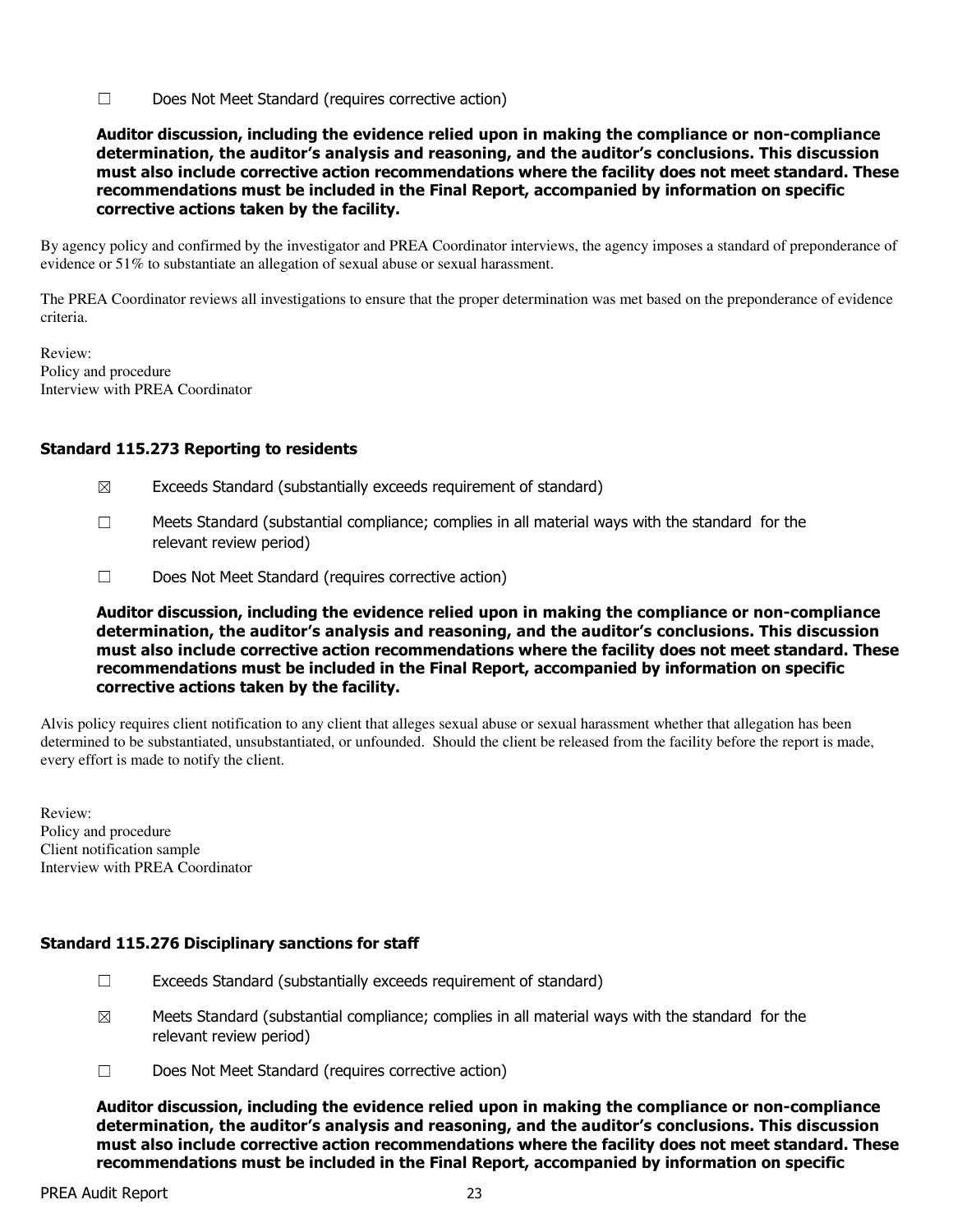#### corrective actions taken by the facility.

Alvis outlines its progressive disciplinary plan in its employee handbook. A review of the handbook states that any staff member found to have engaged in sexual abuse will be terminated. Termination or resignations by staff will not void an investigation and any criminal activity will be reported to the legal authority and to any relevant licensing agency. Policy also indicates that the agency will notify law enforcement or any relevant licensing boards of any terminations or resignations based upon violations of the agency's client sexual abuse and sexual harassment prevention policy when such behavior is criminal in nature.

All staff interviewed understood that anyone engaging in sexual harassment will be disciplined according to agency policy and that they would be terminated for participating in sexual abuse. Staff indicated that they are required to report any suspicion to their immediate supervisor and that they would not have any issue reporting a coworker for violation of the zero tolerance policy.

The auditor reviewed agency policy, the employee handbook, and interviewed the PREA Coordinator and Human Resource Generalist to confirm the disciplinary process for employees found to have substantially engaged in sexual harassment or sexual abuse against residents. All agency leadership stated that any employee found to have engaged in sexual harassment will be immediately terminated from the facility and employees found to have engaged in sexual abuse will be immediately terminated and law enforcement would be notified.

Review: Policy and procedure Employee handbook Interview with random staff Interview with PREA Coordinator Interview with Human Resource Generalist Review of employee files

#### Standard 115.277 Corrective action for contractors and volunteers

- ☐ Exceeds Standard (substantially exceeds requirement of standard)
- $\boxtimes$  Meets Standard (substantial compliance; complies in all material ways with the standard for the relevant review period)
- ☐ Does Not Meet Standard (requires corrective action)

#### Auditor discussion, including the evidence relied upon in making the compliance or non-compliance determination, the auditor's analysis and reasoning, and the auditor's conclusions. This discussion must also include corrective action recommendations where the facility does not meet standard. These recommendations must be included in the Final Report, accompanied by information on specific corrective actions taken by the facility.

All contractors and volunteers are made aware of the agency's zero tolerance policy toward sexual abuse and sexual harassment. Each must participate in PREA training where they will be taught how to prevent, detect, respond, and report sexual harassment and sexual abuse.

The PREA Coordinator discussed how contractors/volunteers are trained and the process for ensuring everyone is aware of the Zero Tolerance policy.

The facility has not had an allegation of sexual abuse or sexual harassment against a contractor or volunteer during this audit cycle.

Review: Policy and procedure Contractor training verification Interview with PREA Coordinator

## Standard 115.278 Disciplinary sanctions for residents

☐ Exceeds Standard (substantially exceeds requirement of standard)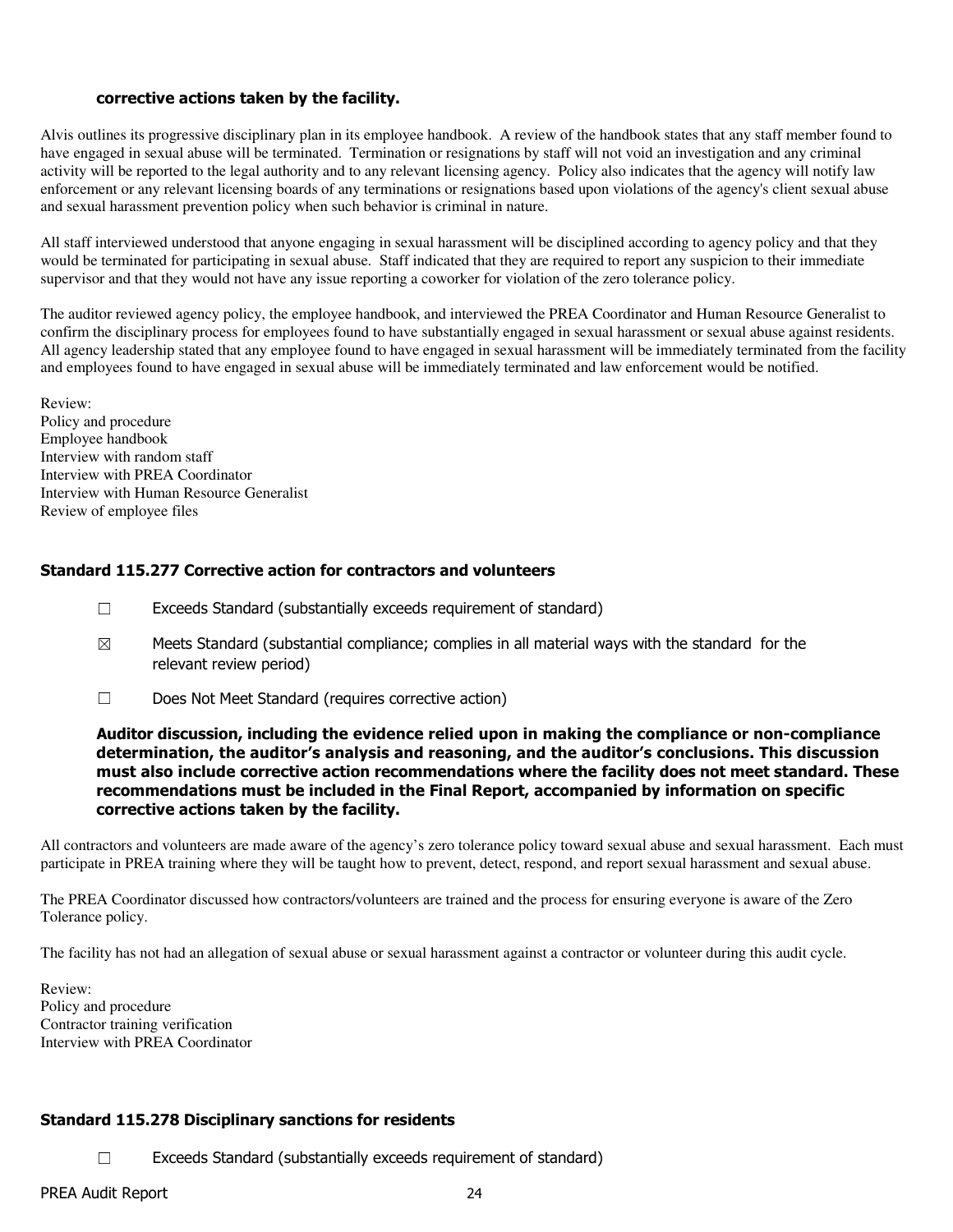- $\boxtimes$  Meets Standard (substantial compliance; complies in all material ways with the standard for the relevant review period)
- ☐ Does Not Meet Standard (requires corrective action)

Auditor discussion, including the evidence relied upon in making the compliance or non-compliance determination, the auditor's analysis and reasoning, and the auditor's conclusions. This discussion must also include corrective action recommendations where the facility does not meet standard. These recommendations must be included in the Final Report, accompanied by information on specific corrective actions taken by the facility.

The facility has an appropriate policy that disciplines clients for a substantiated allegation of sexual abuse or sexual harassment or for a criminal finding of guilt for sexual abuse or harassment. The facility has not had an allegation of client on client sexual abuse or sexual harassment, nor have they had a guilty finding in a criminal investigation of client on client sexual abuse or sexual harassment during this audit cycle.

The client handbook clearly defines the agency's rule violations and the possible sanctions. Each client is given a handbook at intake and staff reviews the handbook, specifically the disciplinary policies, with each client.

During client interviews, all clients stated that they received a handbook at intake and that staff reviewed the disciplinary policies with them. Each client was able to identify the sanctions that accompany a substantiated allegation of sexual abuse or sexual harassment or a criminal finding of guilt.

Review: Policy and procedure Client handbook Interviews with random clients Interview with PREA Coordinator

## Standard 115.282 Access to emergency medical and mental health services

- $\Box$  Exceeds Standard (substantially exceeds requirement of standard)
- $\boxtimes$  Meets Standard (substantial compliance; complies in all material ways with the standard for the relevant review period)
- ☐ Does Not Meet Standard (requires corrective action)

Auditor discussion, including the evidence relied upon in making the compliance or non-compliance determination, the auditor's analysis and reasoning, and the auditor's conclusions. This discussion must also include corrective action recommendations where the facility does not meet standard. These recommendations must be included in the Final Report, accompanied by information on specific corrective actions taken by the facility.

After an incident of sexual abuse or sexual assault, victims are offered unimpeded access to emergency medical treatment and crisis intervention services. These services would be provided by qualified practitioners who would determine the appropriate scope of services. Medical services would be provided by Ohio State University Hospital East and mental health, crisis intervention, or advocacy services would be provided by SARNCO. Clients would be given timely information about and timely access to emergency contraception and sexually transmitted infections prophylaxis. All services are offered free of charge to clients.

The victim's mental health will be evaluated by the agency clinician within 48 hours of alleged abuse. The clinician will update the PREA Coordinator on the victim's status every 24 hours until ending monitoring is appropriate.

Alvis staff are trained on the appropriate response to an incident of sexual abuse or sexual assault during monthly staff meetings. A review of first responder duties as well as the Sexual Abuse, Assault, Harassment Response Procedure is conducted during one of these meetings.

PREA Audit Report 25 A review of allegation investigation forms shows that staff would offer clients the opportunity to receive medical and mental health care if appropriate.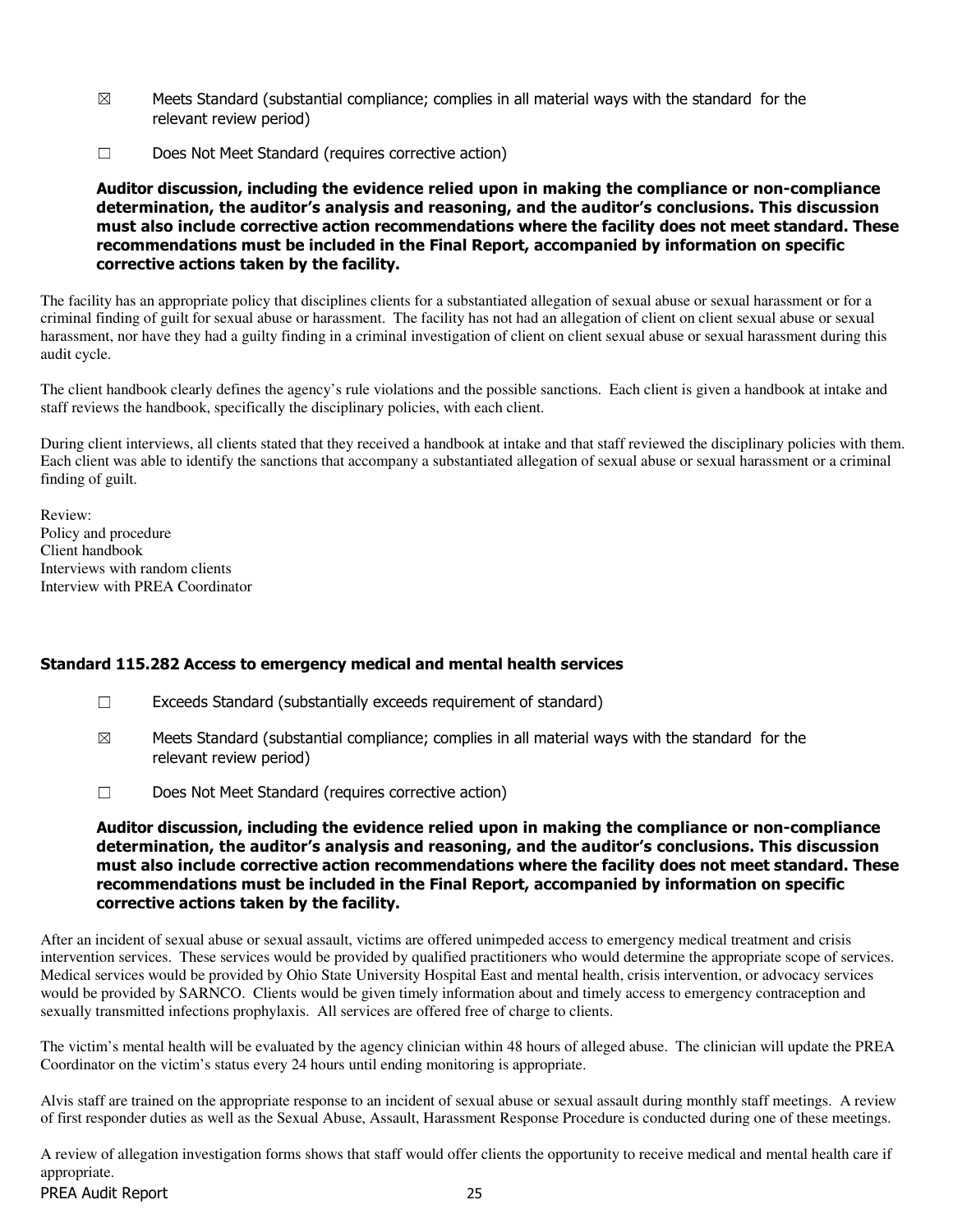Review: Policy and procedure Sexual Abuse, Assault, Harassment Response Procedure Training roster Investigation report form Interview with PREA Coordinator Interview with Regional Director Interview with random staff

## Standard 115.283 Ongoing medical and mental health care for sexual abuse victims and abusers

- ☐ Exceeds Standard (substantially exceeds requirement of standard)
- $\boxtimes$  Meets Standard (substantial compliance; complies in all material ways with the standard for the relevant review period)
- ☐ Does Not Meet Standard (requires corrective action)

Auditor discussion, including the evidence relied upon in making the compliance or non-compliance determination, the auditor's analysis and reasoning, and the auditor's conclusions. This discussion must also include corrective action recommendations where the facility does not meet standard. These recommendations must be included in the Final Report, accompanied by information on specific corrective actions taken by the facility.

The facility offers community medical and counseling services for clients who have been sexually abused in a prison, jail, lockup, or juvenile facility. The treatment includes testing for sexually transmitted diseases. Treatment is offered to all known client to client abusers within 60 days of learning such history. All treatment is offered free of charge. The facility has not had a report of any known client to client abuser.

Staff are trained on the Sexual Abuse, Assault, Harassment Response Procedure. This plan outlines how staff is to offer unimpeded access to both emergency and ongoing medical and mental health care. Ongoing medical and mental health care will be at the discretion of the medical provider and is again at no cost to the resident.

The PREA initial screening and rescreening along with other intake documentation are reviewed to determine if a client has abused others while in a correctional setting. If a client indicates or has a report that indicates that he has in fact abused another client while in a correctional setting, the agency's clinician would meet with the client to determine if additional treatment or a referral for community treatment is necessary.

Review: Policy and procedure Sexual Abuse, Assault, Harassment Response Procedure MOU with SARNCO Training roster Interview with PREA Coordinator Interview with Regional Director Interview with random staff

## Standard 115.286 Sexual abuse incident reviews

- ☐ Exceeds Standard (substantially exceeds requirement of standard)
- $\boxtimes$  Meets Standard (substantial compliance; complies in all material ways with the standard for the relevant review period)
- ☐ Does Not Meet Standard (requires corrective action)

#### PREA Audit Report 26 Auditor discussion, including the evidence relied upon in making the compliance or non-compliance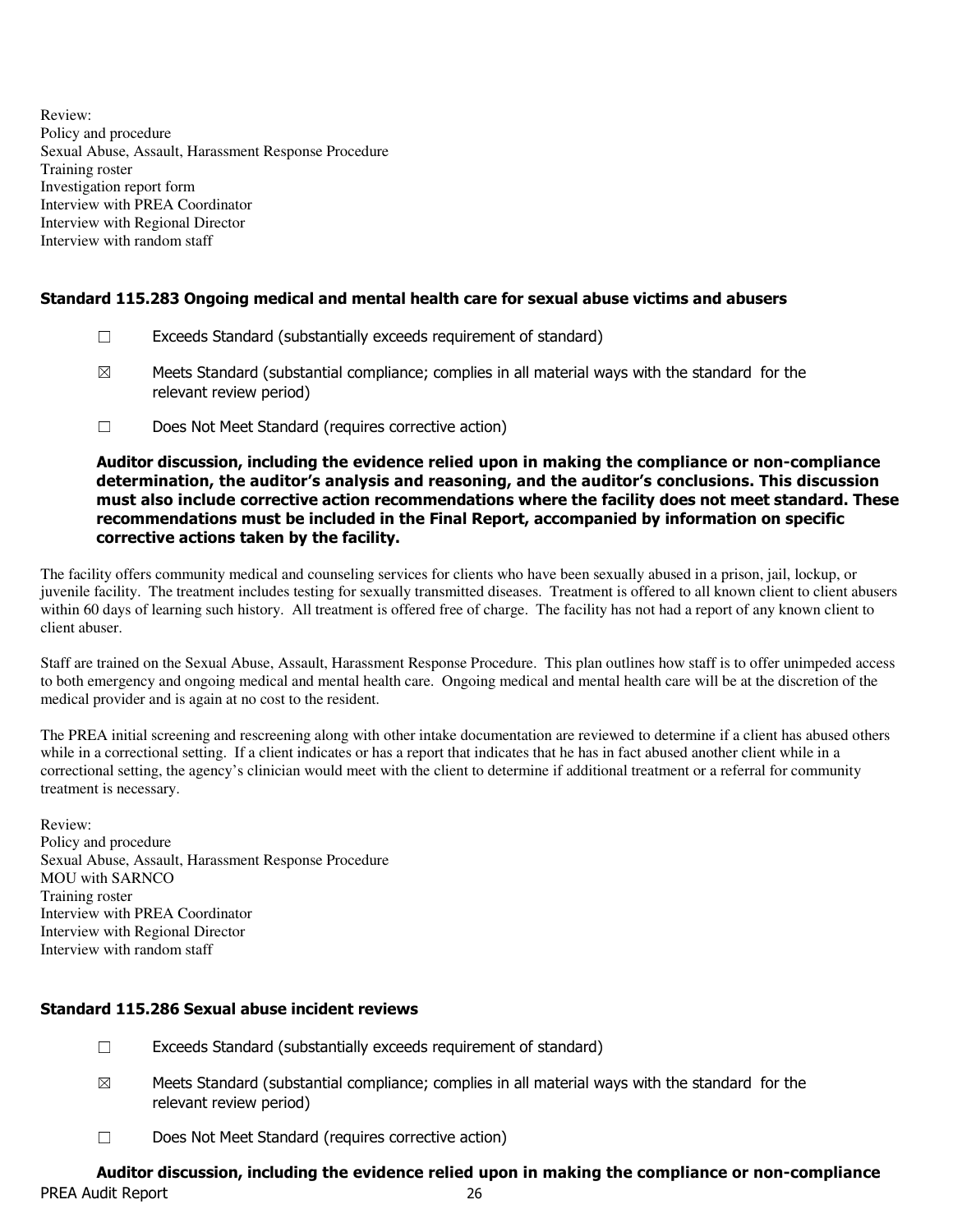## determination, the auditor's analysis and reasoning, and the auditor's conclusions. This discussion must also include corrective action recommendations where the facility does not meet standard. These recommendations must be included in the Final Report, accompanied by information on specific corrective actions taken by the facility.

Alvis has an agency policy on a review of all substantiated or unsubstantiated allegations of sexual abuse within 30 days of the conclusion of the investigation. The review team includes the PREA Coordinator, Facility Manager, Facility Director, Managing Director of Agency Programs, CQI Director, Clinical staff, and any other staff member deemed necessary.

The team would review agency policies and practices, training, staffing plan, and physical vulnerabilities. This includes whether a change in policy or practice will better prevent, detect, or respond to sexual abuse; if the incident or allegation was motivated by race, ethnicity, gender identity, gang affiliation, or any other group dynamic; if any physical barriers in the area enabled the abuse; adequacy of staffing levels; and whether monitoring technology should be deployed or augmented to supplement supervision by staff.

Alum Creek has no allegations of sexual abuse or sexual assault during this audit cycle that would require a SART review. The auditor review the paper work and process of a SART review with the Regional Director and the PREA Coordinator. The Coordinator would ensure that any recommendations were implemented by the Reginal Director.

Review: Policy and procedure SART review forms Interview with PREA Coordinator Interview with Regional Director

## Standard 115.287 Data collection

- ☐ Exceeds Standard (substantially exceeds requirement of standard)
- $\boxtimes$  Meets Standard (substantial compliance; complies in all material ways with the standard for the relevant review period)
- ☐ Does Not Meet Standard (requires corrective action)

#### Auditor discussion, including the evidence relied upon in making the compliance or non-compliance determination, the auditor's analysis and reasoning, and the auditor's conclusions. This discussion must also include corrective action recommendations where the facility does not meet standard. These recommendations must be included in the Final Report, accompanied by information on specific corrective actions taken by the facility.

The facility directors are responsible for collecting the data for every allegation of sexual abuse and sexual harassment at the facility for each calendar year. The facility is using the Department of Justice Survey of Sexual Violence IV as the collection instrument. The information from this report is aggregated and listed in the agency's annual PREA report and the report is posted on the facility's website.

The PREA Coordinator reports the records retention schedule for information collected is ten years.

The Justice Department has not requested this information from the agency.

Review: Policy and procedure Annual PREA report Agency website (www.alvis180.org) Survey of Sexual Violence IV report Interview with PREA Coordinator

## Standard 115.288 Data review for corrective action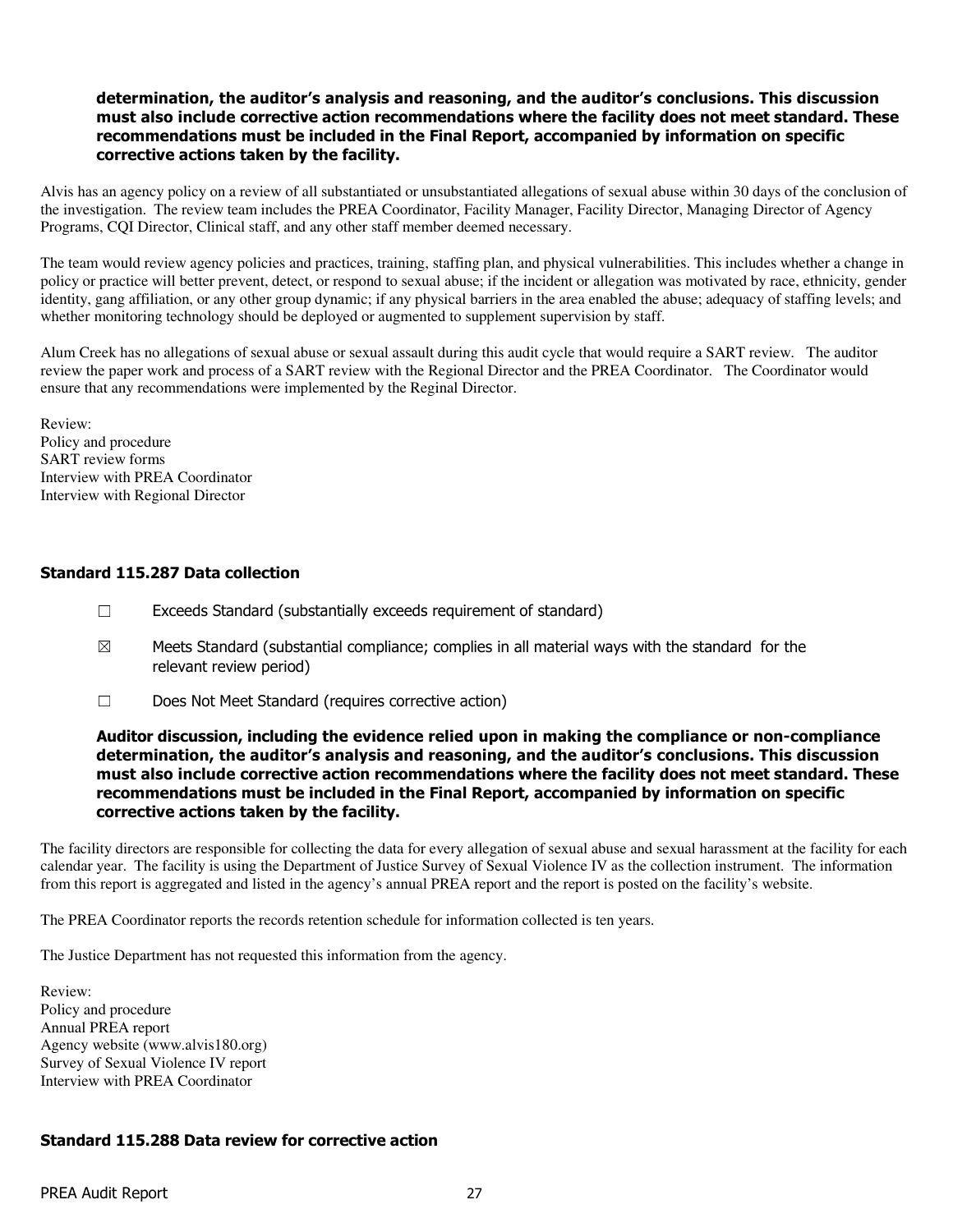- ☐ Exceeds Standard (substantially exceeds requirement of standard)
- $\boxtimes$  Meets Standard (substantial compliance; complies in all material ways with the standard for the relevant review period)
- ☐ Does Not Meet Standard (requires corrective action)

Auditor discussion, including the evidence relied upon in making the compliance or non-compliance determination, the auditor's analysis and reasoning, and the auditor's conclusions. This discussion must also include corrective action recommendations where the facility does not meet standard. These recommendations must be included in the Final Report, accompanied by information on specific corrective actions taken by the facility.

The agency has a policy requiring the PREA Coordinator to publish an annual PREA report. The report contains details on how the facility assess and improves the effectiveness of its sexual abuse prevention, detection, and response policies, practices, and training. The report identifies problem areas and corrective action along with the corrections from prior years. The report also includes an assessment of the agency's progress in addressing sexual abuse.

A review of the report shows the facility documented the required information as well as a comparison to last year's allegation demographics and corrective actions. The report list the ways the agency has addressed issues and its overall progress toward addressing sexual abuse.

The report is posted on the agency's website (https://alvis180.org) and includes reports from previous years. The report does not include any identifying information that could jeopardize the safety and security of the facility.

Review: Policy and procedure Annual PREA report Interview with PREA Coordinator

## Standard 115.289 Data storage, publication, and destruction

- ☐ Exceeds Standard (substantially exceeds requirement of standard)
- $\boxtimes$  Meets Standard (substantial compliance; complies in all material ways with the standard for the relevant review period)
- ☐ Does Not Meet Standard (requires corrective action)

Auditor discussion, including the evidence relied upon in making the compliance or non-compliance determination, the auditor's analysis and reasoning, and the auditor's conclusions. This discussion must also include corrective action recommendations where the facility does not meet standard. These recommendations must be included in the Final Report, accompanied by information on specific corrective actions taken by the facility.

The PREA Coordinator is responsible for the collection and secure retention of all data collected pursuant to standard 115.287. The data collected will be retained to 10 years. The Coordinator takes all collected information from each facility under the Alvis, Inc. umbrella and creates an annual report which is published on the agency's website (https://avis108.org) after approval from the agency's President/CEO.

The report does not contain any information that could identify anyone personally or contain any information that could jeopardize the safety and security of the facilities.

Review: Policy and procedure Annual PREA report Agency website Interview with PREA Coordinator